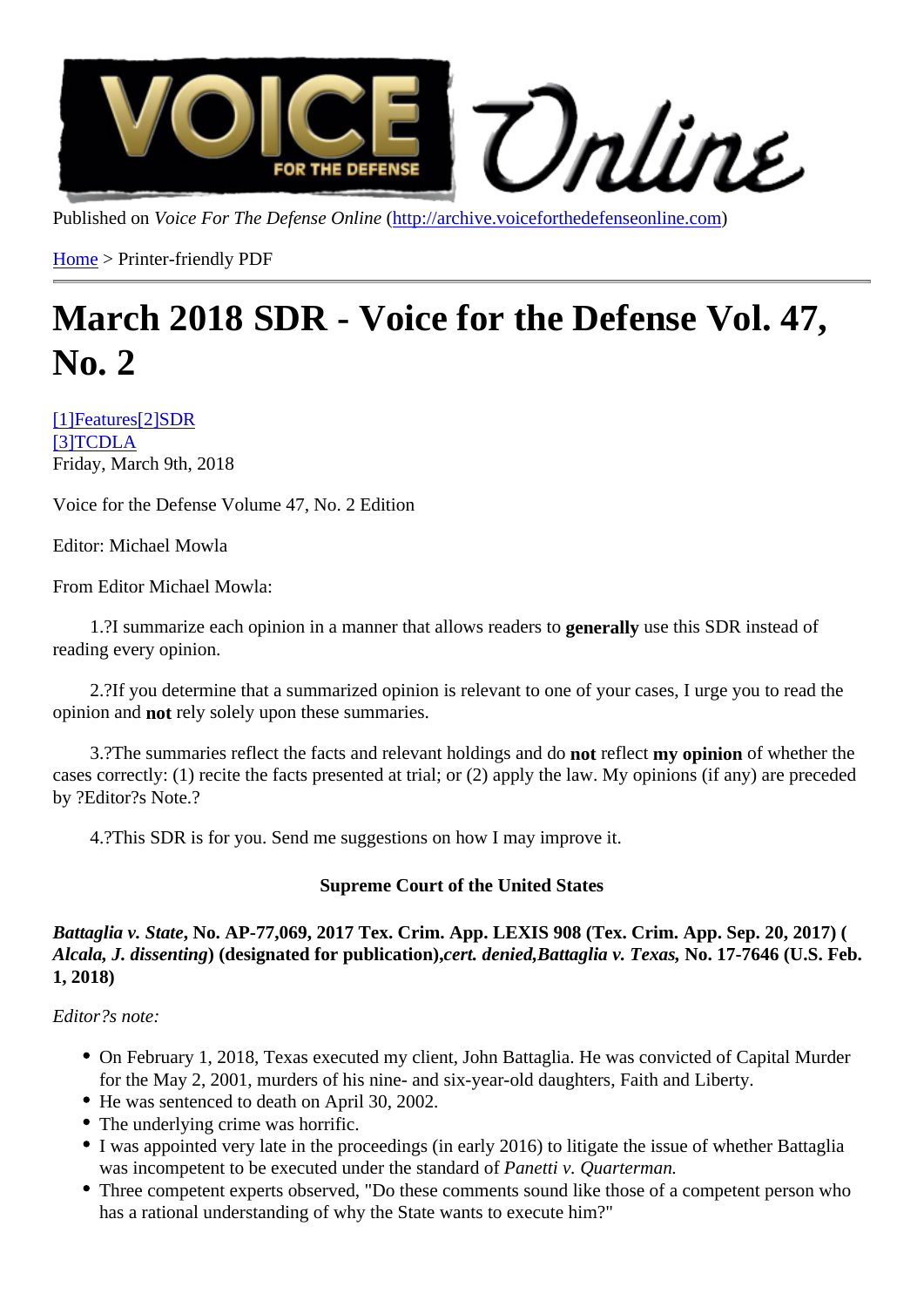- We obtained two stays of execution but were unable to get the third and final execution date stayed.
- I had two petitions for writs of certiorari pending: the one cited above and another that was filed against a ruling by the Fifth Circuit, which dealt with the right to investigative funding in a federal ha-beas proceeding.
- On February 1, 2018, shortly before 9:00 p.m. Texas time (10:00 p.m. in D.C.), the SCOTUS lifted the temporary stay and denied both petitions. Battaglia was executed soon thereafter.
- I provided all of the facts on the electronic SDR, all of which come from the record (to avoid clutter, I did not provide the citations, but am happy to provide them to anyone who requests them?just send me a direct email).
- Read the facts online and then you decide whether Battaglia was incompetent-to-be-executed.

#### *The standard for execution-incompetency under* **Panetti**

- In *Panetti*, six experts testified.
- The experts agreed that Panetti had the cognitive functionality to communicate coherently much of the time, but he still suffers from delusions about the world around him.
- The experts differed about whether Panetti understands the State?s reason for seeking his execution and appreciates the connection between his crimes and his execution.
- All found that he suffered from schizoaffective disorder.
- When a person is schizophrenic, it does **not** diminish their cognitive ability: ?[I]nstead, you have a situation (schizophrenia thought-disorder) where the logical integration and reality connection of their thoughts are disrupted, so the stimulus comes in, and instead of being analyzed and processed in a rational, logical, linear sort of way, it gets scrambled up and it comes out in a tangential, circumstantial, symbolic . . . not really relevant kind of way. *He* may have interactions that are ?[r]easonably lucid . . . whereas a more extended conversation about more loaded material would reflect the severity of his mental illness.?
- ?[A] prisoner?s awareness of the State?s rationale for an execution is **not** the same as a rational understanding of it,? and although *Ford* requires mere awareness of the State?s reason for executing him rather than a rational understanding of it, ?[*F*]*ord* does not foreclose inquiry into the latter.?
- Capital punishment is imposed because it has the potential to make the offender recognize at last the gravity of his crime and to allow the community, including the surviving family and friends of the victim, to affirm its own judgment that the culpability of the prisoner is so serious that the ultimate penalty must be sought and imposed. However, these goals **are called in question if the prisoner?s mental state is so distorted by a men-tal illness that his awareness of the crime and punishment has little or no relation to the understanding of those concepts shared by the community.**
- A prisoner?s awareness of the State?s rationale for an execution is **not** the same as a rational understanding of it. A person sentenced to death for ?an atrocious murder may be so callous as to be unrepentant; so self-centered and devoid of compassion as to lack all sense of guilt; so adept in transferring blame to others as to be considered, at least in the colloquial sense, to be out of touch with reality.? ?[T]he beginning of doubt about competence in a case like (Panetti?s) is not a misanthropic personality or an amoral character. It is a psychotic disorder.?
- Under the Eighth and Fourteenth Amendments, an inmate is incompetent to be executed if he lacks a rational understanding of the reason for his execution due to delusions stemming from a severe mental illness that place his awareness of the connection between his crime and his punishment in a context so far removed from reality that the punishment can serve no proper purpose.

## **Opinion of the TCCA**

?Battaglia knows he is to be executed by the State, he knows he was convicted of killing his daughters, and he knows his execution is imminent. There is support in the record that Battaglia is malingering. Even though he denies being involved in the mur-ders of his daughters, there is evidence in the record supporting the conclusion that he comprehends that there is a ?causal link? between the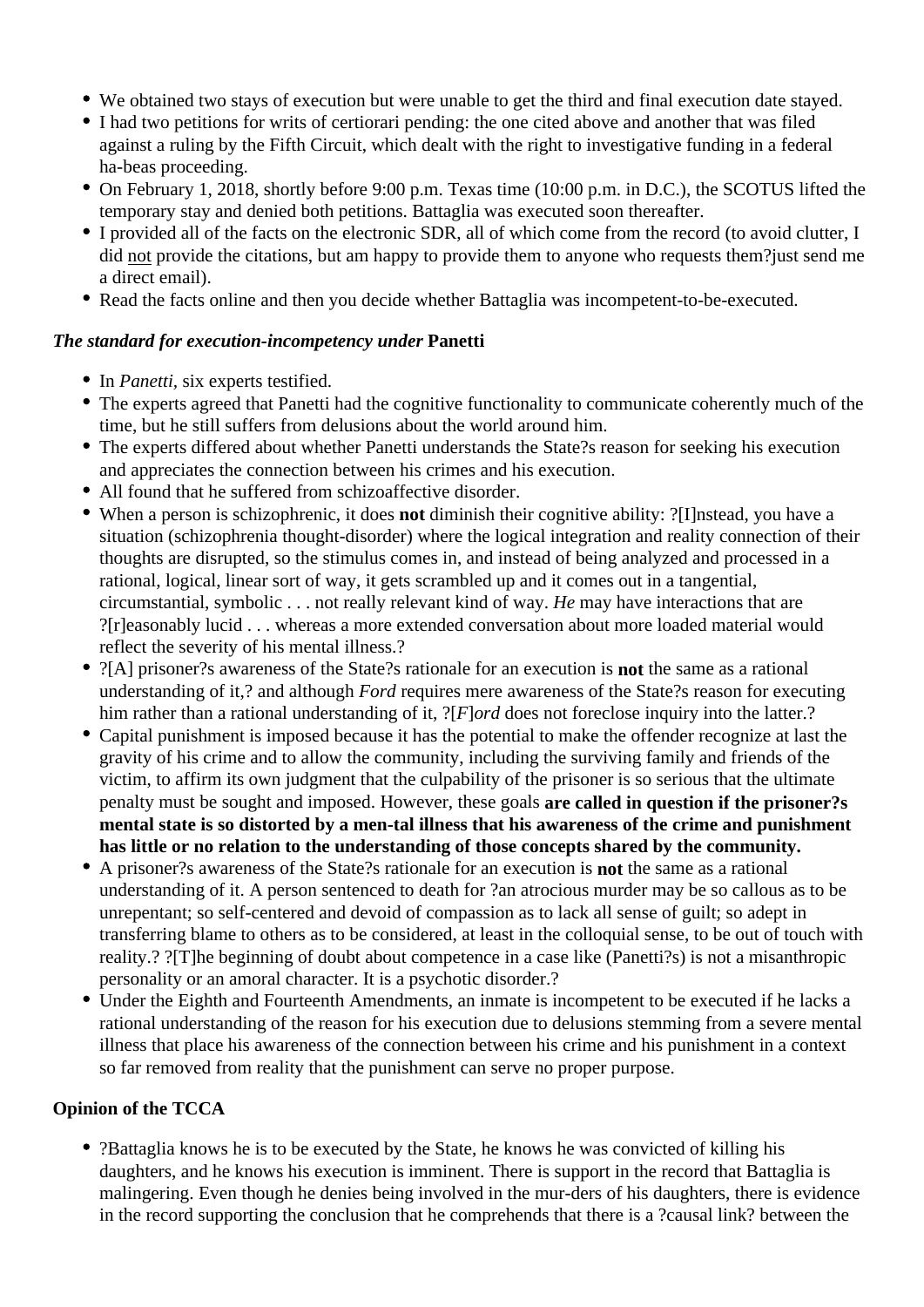capital offense and his imminent execution beyond merely identifying the State?s articulated rationale for the execution. Therefore, the trial court?s decision that Battaglia failed to establish by a preponderance of the evidence that he is incompetent to be executed was within the zone of reasonable disagreement and not an abuse of the trial court?s discretion.? *Battaglia, id.* at 91?93.

#### *Editor?s Note:*

- The conclusion provided by the TCCA is not the *Panetti* standard.
- The TCCA did not find that Battaglia has a rational understanding of the reason for his execution.
- Rather, the TCCA majority provided explanations of why it believes that there is ?support in the ?record? that Battaglia is malingering.?
- The trial court and the TCCA misunderstood the holding and significance of *Wood v. Thaler,*787 F. Supp.2d 458, 480?485 (W.D. Tex. 2011).

#### **United States Court of Appeals for the Fifth Circuit**

#### *United States v. Alvarez***, No. 17-40078, 2018 U.S. App. LEXIS 1613 (5th Cir. Jan. 23, 2018) (designated for publication)**

 Error raised for the first time on direct appeal that could have been (but was not) raised in the district court is reviewed for plain error, which requires showing: (1) an error (2) that is clear or obvious, (3) that affects substantial rights, and (4) that se-riously affects the fairness, integrity, or public reputation of ju-di-cial proceedings.

 Under U.S.C. §?3583(d), conditions of supervised release must be ?reasonably related? to one of the four statutory factors in 18 U.S.C. §?3553(a): (1) the nature and characteristics of the offense and the history and characteristics of the defendant, (2) the deterrence of criminal conduct, (3) the protection of the pub--lic from further crimes of the defendant, and (4) the provision of needed educational or vocational training, medical care, or other correctional treatment to the defendant.

Under 18 U.S.C. §?3583(d)(2) & (d)(3), a special condition cannot involve a ?greater deprivation of liberty than is reasonably necessary for the purposes? of the last three statutory factors and must be ?consistent with any pertinent policy statements issued by the Sentencing Commission.?

Under U.S.S.G. §?5D1.3(d)(5), mental health treatment is appropriate ?if the court has reason to believe that the defendant needs psychological or psychiatric treatment.?

 The sentencing court must state in open court the reasons for its imposition of the sentence, including for special conditions. If there is no factual finding, the appellate court may affirm a special condition it can infer the district court?s reasoning after an examination of the record. If the district court?s reasoning is unclear after review of the record, the special condition must be vacated as an abuse of discretion.

*Editor?s Note:* It is not clear how the district court reached a conclusion that Alvarez needs coercive ?mental health treatment.? A good reversal by the Fifth Circuit. Perhaps the district court saw something nobody else saw: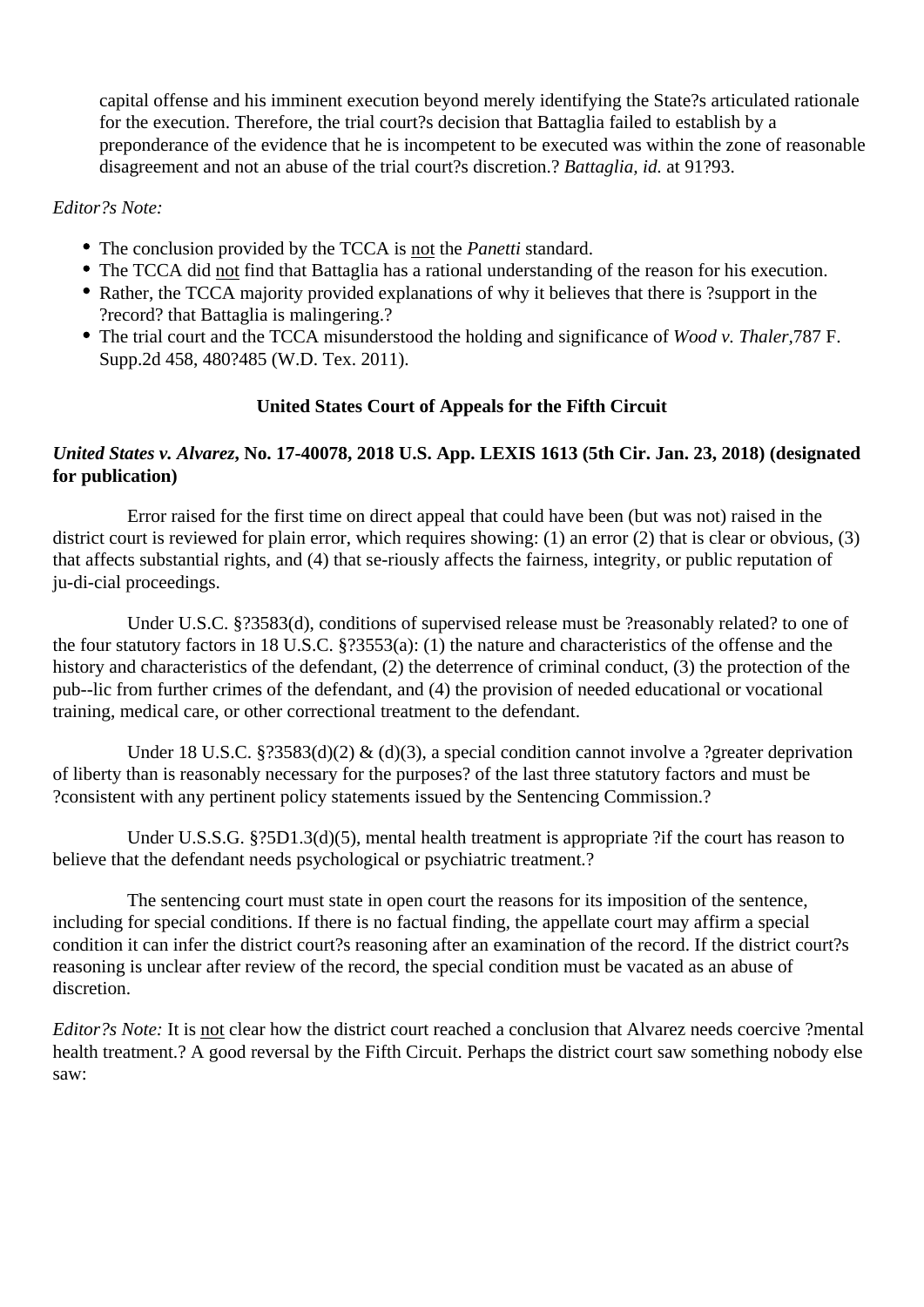## [4]

United States v. Ballard, 0. 4-15-CR-00077, 2018 U.S. Dist. LEXIS 6819 (E.D. Tex. Jan. 16, 2018)

Under United States v. Berr 877 F.2d 915, 919 (5th Cir. 1992), the simultaneous possession of a firearm and ammunition areot separate offenses. Although the Government may try a defendant for being a felon in possession of ammunition and in possession of a firearm, there the systemultaneous convictions and sentences, and such a simultaneous conviction and sentence violates the double jeopardy clause. The fact that a court may order the sentences to run concurrently does not change the Berry rule. Id.

Editor?s Note: This opinion was decided by Judge Mazzant in the E.D. Tex. and was excellently litigated by Seth Kretzer of Houston. From a 30-year sentence, Seth?s efforts resulted in a 20-year reduction (to 10 years) for his client.

Editor?s Note: agree with Judge Mazzant that ?common sense is not evidence.? But how about ?uncommon sense??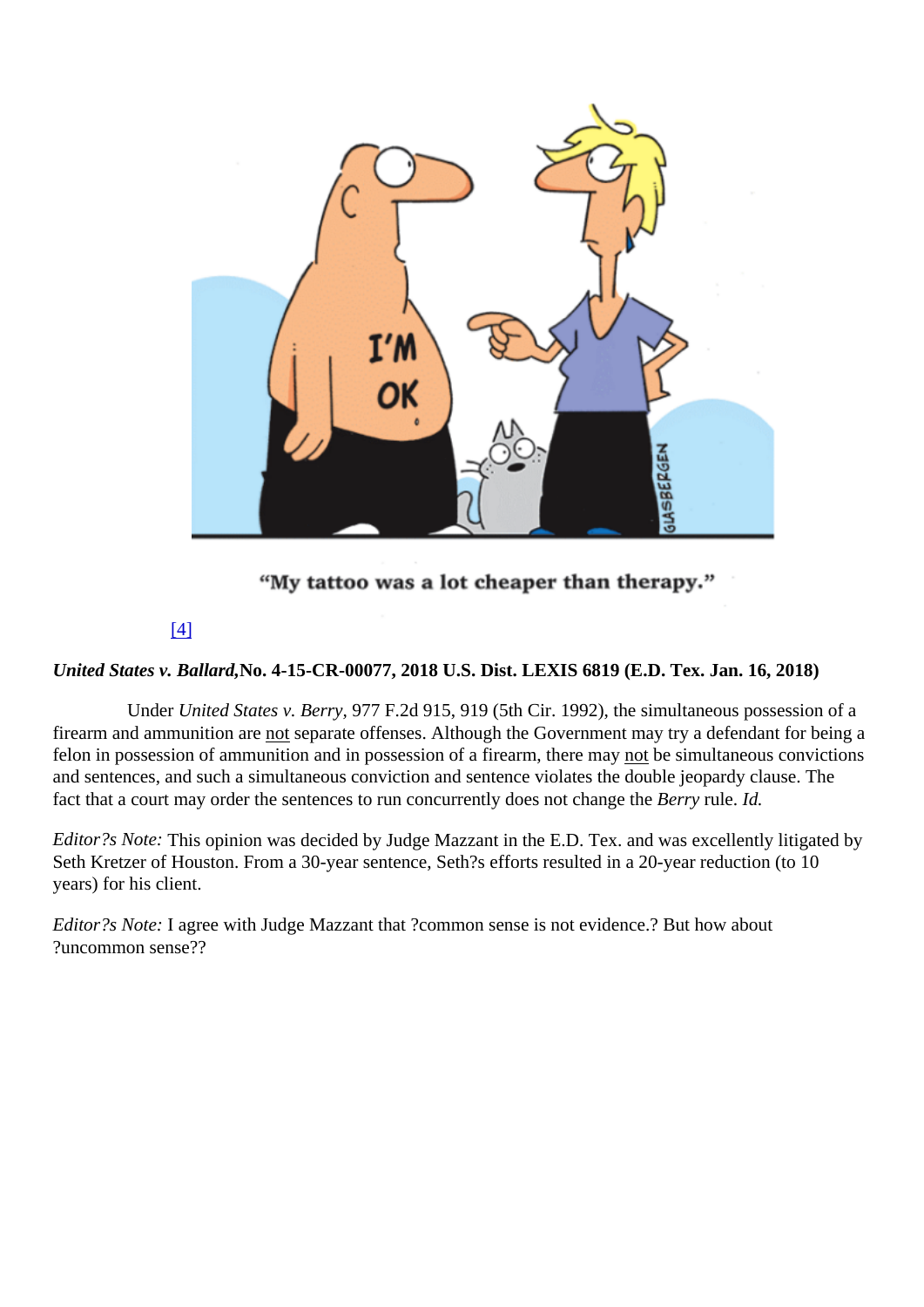## [5]

United States v. Broussar No. 17-30298, 2018 U.S. App. LEXIS 2827 (5th Cir. Feb. 5, 2018) (designated for publication)

UndeDeShaney v. Winnebago Cnt, 89 U.S. 189, 199?200 (1989), and ulted States v. McKenzie, 768 F.2d 602, 605?606 (5th Cir. 1985), when the State takes a person into custody, the Constitution imposes a duty to assume some responsibility for his safety and general well-being. A law enforcement officer may be held liable for the substantive offense if the evidence shows awareness of a constitutional violation and no effort to prevent the violation.

 Under U.S.S.G. §?1B1.3(a)(1)(A), if more than one base-offense level could apply, the court should determine the base-offense level based on all the acts and omissions committed, aided, abetted, counseled, commanded, induced, procured, or will-fully caused by the defendant.

 Under U.S.S.G. §?1B1.3(a)(1)(B), if the case involved ?jointly undertaken criminal activity,? the defendant is accountable for ?all acts and omissions of others that were: (i) within the scope of the jointly undertaken criminal activity, (ii) in furtherance of that criminal activity, and (iii) reasonably foreseeable in connection with that criminal activity. The is on the specific acts and omissions for which the defendant is to be held accountable in determining the applicable guideline range, not on whether the defendant is criminally liable as a principal, accomplice, or conspirator.

 Under U.S.S.G. §?2H1.1, the district court must apply the greatest base-offense level from: (1) the offense level from the offense guideline applicable to any underlying offense; (2) 12, if the offense involved two or more participants; (3) 10, if the offense involved (A) the use or threat of force against a person; or (B) property damage or the threat of property damage; or (4) 6, otherwise.

United States v. Drape No. 16-50960, 2018 U.S. App. LEXIS 2975 (5th Cir. Feb. 7, 2018) (designated for publication)

 Error raised for the first time on direct appeal that could have been (but was not) raised in the district court is reviewed for plain error, which requires showing: (1) an error (2) that is clear or obvious, (3) that affects substantial rights, and (4) that seriously affects the fairness, integrity, or public reputation of judicial proceedings.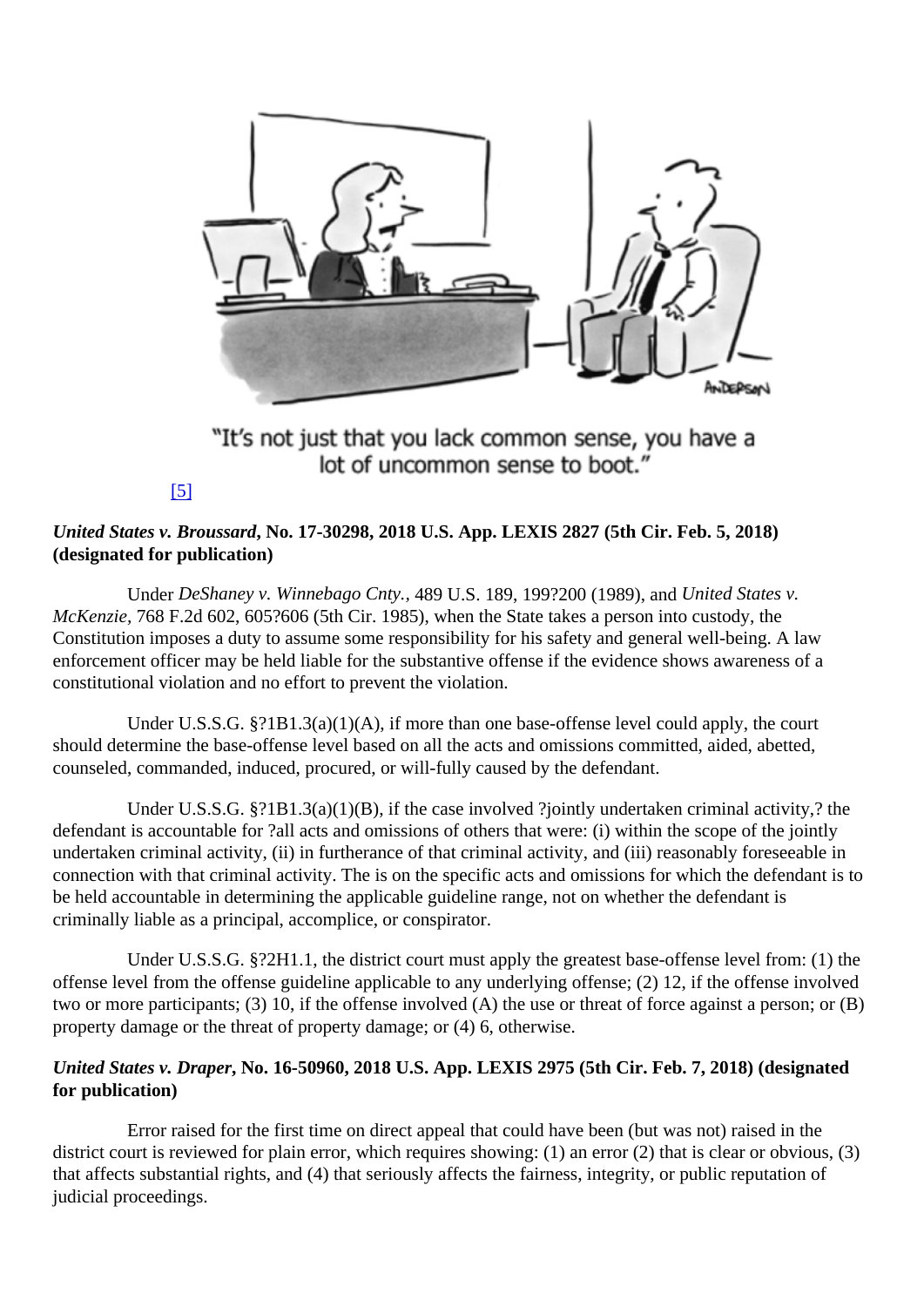Under Fed. Rule Crim. Proc.  $11(c)(1)$ , an attorney for the government and the defendant?s attorney may discuss and reach a plea agreement. The court must not participate in these discussions. This is a brightline rule that constitutes an absolute prohibition on all forms of judicial participation in or interference with the plea negotiation process. This strict prohibition serves to diminish the possibility of judicial coercion of a guilty plea, as pressure is inherent in any involvement by a judge in the plea negotiation process.

 Judges clearly violate Rule 11(c)(1) where their statements could be construed as predictive of the defendant?s criminal-justice outcome; suggestive of the best or preferred course of action for the defendant; or indicative of the judge?s views as to guilt.

 Under *Missouri v. Frye,* 566 U.S. 134 (2012), and *Lafler v. Cooper,* 566 U.S. 156 (2012), defendants could have viable claims for IATC if counsel fails to communicate a plea offer and the de-fendant loses the opportunity to plead to less serious charges or to receive a less serious sentence.

*Frye* appears to encourage the use of Rule 11 plea colloquies to confirm that formal offers have been conveyed. Trial courts may adopt some measures to help ensure against late, frivolous, or fabricated IATC claims. Formal offers can be made part of the record at any subsequent plea proceeding or before a trial on the merits, all to ensure that a defendant has been fully advised before those further proceedings commence. To the extent Frye permits judges to engage in such inquiry, it must also allow them to ask reasonable follow-up questions and probe the responses of the parties. Otherwise, a judge would not be able to probe an ambiguous or unclear answer.

#### *United States v. Fairley***, No. 17-60001, 2018 U.S. App. LEXIS 1451 (5th Cir. Jan. 22, 2018) (designated for publication)**

 Under *Milanovich v. United States,* 365 U.S. 551, 554 (1961) and 18 U.S.C. §?641, it is a crime to: (1) embezzle, steal, purloin, or knowingly convert to the defendant?s use or the use of another (2) a thing of value of the United States (stealing from the United States); or (1) receive, conceal, or retain (2) a thing of value of the United States (3) with the intent to convert it to the defendant?s use or gain (4) knowing it to have been embezzled, stolen, purloined, or converted (knowingly receiving stolen United States property).

 The verbs in paragraph one of 18 U.S.C. §?641 (*embezzle, steal, purloin,* and *convert*) describe illegal acts, while the verbs in paragraph two (*receive, conceal,* and *retain*) describe both innocent and illegal acts.

 Error raised for the first time on direct appeal that could have been (but was not) raised in the district court is reviewed for plain error, which requires showing: (1) an error (2) that is clear or obvious, (3) that affects substantial rights, and (4) that se-ri-ously affects the fairness, integrity, or public reputation of ju-di-cial proceedings.

 The validity of an indictment is governed by practical, not technical, considerations, and its basic purpose is to inform a defendant of the charge.

 An indictment is legally sufficient if (1) each count contains the essential elements of the offense charged, (2) the elements are described with particularity, and (3) the charge is specific enough to protect the defendant against a subsequent prosecution for the same offense. An indictment need not precisely track statutory language.

 A jury instruction must: (1) correctly state the law, (2) clearly instruct the jurors, and (3) be factually supportable. Jury instructions are to be judged not in isolation but must be considered in the context of the entire instructions and the trial record.

Verdict forms are considered part of the jury instruction, and the USCA5 evaluates the combined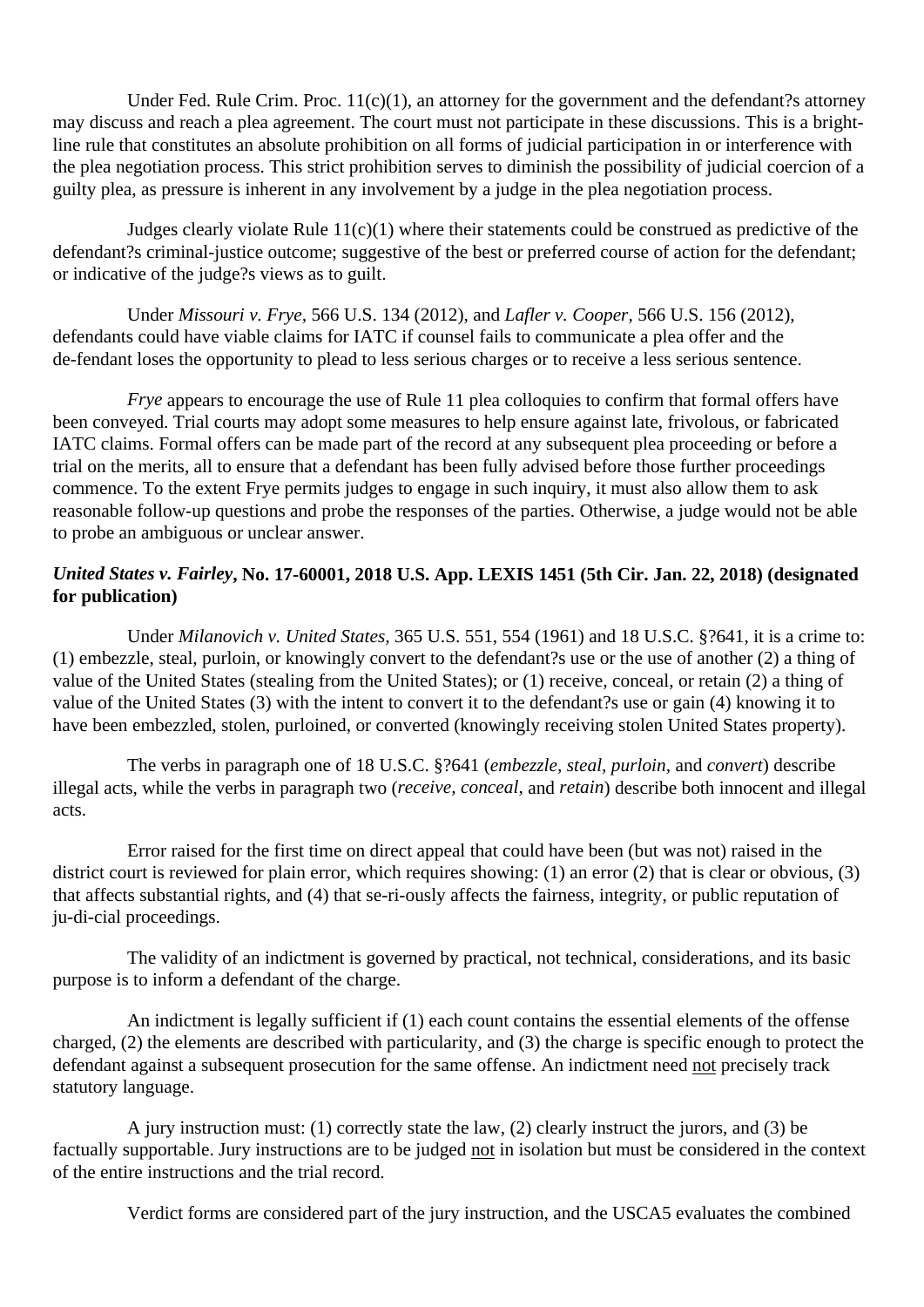effect on the jury. Although verdict forms standing alone may confuse the jury, the confusion may be clarified when considered versus the entire jury instruction. When reviewing a jury verdict form, the court determines whether along with the instructions read to the jury it adequately stated the law.

 Under *United States v. Gaudin,* 515 U.S. 506, 511 (1995), the Constitution gives a defendant the right to demand that a jury find him guilty of all the elements of the crime with which he is charged

 Additional jury notations that are not directly responsive to the jury charge and verdict form are surplusage and are to be ignored.

 Under Fed. Rule Evid. 801(d)(2)(E), a statement is not hearsay if it is offered against an opposing party and was made by the party?s co-conspirator during and in furtherance of the conspiracy. To introduce the statement, the proponent must show by a preponderance of the evidence: (1) the existence of the conspiracy; (2) the statement was made by a coconspirator of the party; (3) the statement was made during the conspiracy; and (4) the statement was made in furtherance of the conspiracy. The proponent cannot establish admissibility based on the statement alone, and there must be independent evidence establishing the conspiracy.

 The evidentiary rule of conspiracy is founded on concepts of agency law and differs from conspiracy as a crime. A conspiracy under Fed. Rule Evid. 801(d)(2)(E) may be shown by engaging in a joint plan that was noncriminal.

 The ?in furtherance of? element of Fed. Rule Evid. 801(d)(2)(E) is not to be construed too strictly such that the purpose of the exception is defeated. Statements made to encourage loyalty and obedience among the conspirators is a purpose clearly in furtherance of the conspiracy.

*Editor?s Note:* As well-intentioned as HUD is (and its offspring Freddie Mac & Fannie Mae), the programs have had problems. It was not until 1998 (33 years after LBJ signed the Housing and Urban Development Act of 1965) that HUD opened an enforcement department to investigate HUD fund recipients who violate laws and regulations. Enforcement of the laws and regulations has been weak, and management of the programs has been shaky.

#### *United States v. Ganji***, No. 16-31119, 2018 U.S. App. LEXIS 2279 (5th Cir. Jan. 30, 2018) (designated for publication)**

 A verdict is affirmed unless viewing the evidence and reasonable inferences in light most favorable to the verdict, no rational jury could have found the essential elements of the offense to be satisfied beyond a reasonable doubt.

 A verdict may not rest on mere suspicion, speculation, or conjecture, or on an overly attenuated piling of inference on in-ference. Although the jury may make factually based inferences, a conviction cannot rest on an unwarranted inference, the determination of which is a matter of law.

 Under 18 U.S.C. §?1349 (healthcare fraud), the government must prove beyond a reasonable doubt that: (1) two or more per-sons made an agreement to commit healthcare fraud; (2) that the defendant knew the unlawful purpose of the agreement; and (3) that the defendant joined in the agreement with the intent to further the unlawful purpose. Agreements need not be spoken or formal, and the Government can use evidence of the conspirators? concerted actions to prove an agreement existed. But, an agreement is a necessary element of conspiracy, and as such, the Government must prove its existence beyond a reasonable doubt.

 When proving an agreement exists by using the concert-of-action theory, the Government must present evidence of the conspirators? individual actions that, taken together, evidence an agreement to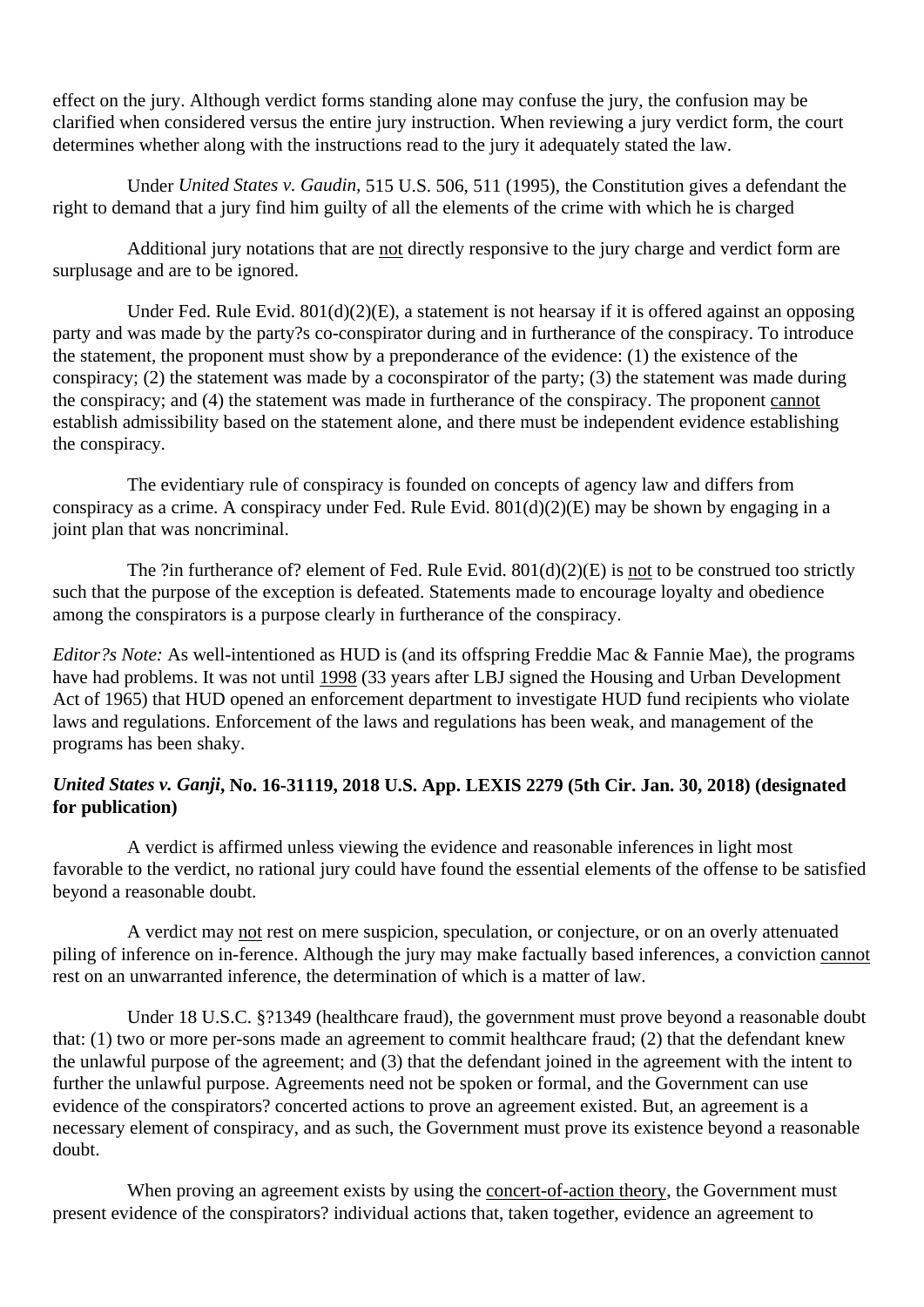commit an unlawful objective beyond a reasonable doubt.

 Under 18 U.S.C. §?1347 (healthcare fraud), the Government must show that the defendant knowingly and willfully executed a scheme or artifice: (1) to defraud any healthcare benefit program; or (2) to obtain, by means of false or fraudulent pretenses, representations, or promises any healthcare benefit program?s money in connection with the delivery of or payment for healthcare services.

#### *Mance v. Sessions***, No. 15-10311, 2018 U.S. App. LEXIS 1279 (5th Cir. Jan. 19, 2018) (designated for publication)**

 Under 18 U.S.C. §?922(a)(3) and (b)(3), and 27 C.F.R. §?478.99(a), an FFL-holder may tender or sell a firearm only to residents of the same state. The law does not apply to the sale or delivery by an FFLholder of a rifle or shotgun to an out-of-state resident if the FFL-holder meets in person with the out-of-state resident to accomplish the transfer, and the sale, delivery, and receipt fully comply with the legal conditions of sale in both states. Nor does it apply to the sale of a curio, antique, or relic.

 Under *District of Columbia v. Heller,* the Second Amendment guarantees the individual right to possess and carry weapons in case of confrontation. Self-defense was the central component of the right itself. The American people have considered the handgun to be the quintessential self-defense weapon. In contemplating why a citizen might prefer a handgun over long guns for home defense, whatever the reason, handguns are the most popular weapon chosen by Americans for self-defense in the home, and a complete prohibition of their use is invalid.

 Like most rights, the right secured by the Second Amendment is not unlimited: Nothing in our opinion should be taken to cast doubt on longstanding prohibitions on the possession of firearms by felons and the mentally ill, or laws forbidding the carrying of firearms in sensitive places such as schools and government buildings, or laws imposing conditions and qualifications on the commercial sale of arms.

 In creating the in-state FFL-holder requirement, Congress sough to address issues concerning the sale of concealable weapons by FFL-holders to nonresidents of the State in which the FFL-holder?s places of business are located, activities that tended to make ineffective the laws in the several States and local jurisdictions regarding such firearms.

 The in-state FFL-holder sales requirement is narrowly tailored because: (1) there are more than 123,000 FFL-holders nationwide, and it is unrealistic to expect that each of them can become and remain knowledgeable about the handgun laws of all 50 states and local laws within the states; (2) FFL-holders are not engaged in the practice of law, and the court does not expect even an attorney in one state to master of the laws of 49 other states; (3) the laws of the states differ as to who may lawfully possess a firearm, since all but one state (Vermont) prohibits possession of a firearm by a felon, even then, definitions of ?felony? differ; (4) restrictions based on mental illness vary; (5) some states prohibit the purchase of a firearm by drug abusers; (6) some states restrict purchases by those who have abused alcohol; (7) it is reasonable for the government to expect that an FFL-holder in a state master and remain current on the firearm laws of that state.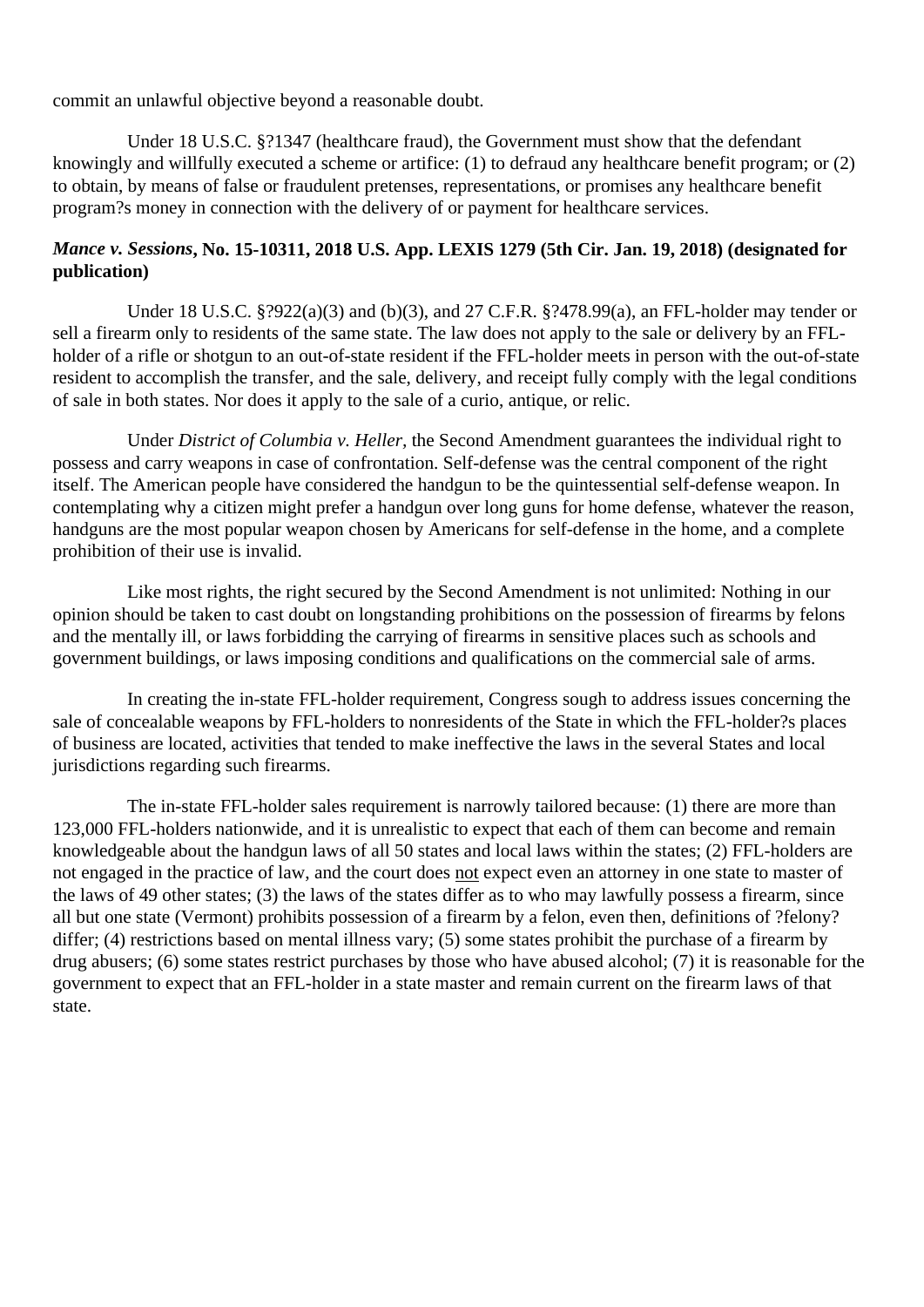## [6]

Editor?s Note: 18 U.S.[C. §?921\(a\)\(16\) defines a curio, antique, or relic antique](http://archive.voiceforthedefenseonline.com/image/march-2018-sdr-3) firearm as:

(A) any firearm (including any firearm with a matchlock, flintlock, percussion cap, or similar type of ignition system) manufactured in or before 1898

(B) any replica of any firearm described in subparagraph (A) if such replica

(i) is not designed or redesigned for using rimfire or conventional centerfire fixed ammunition, or

 (ii) uses rimfire or conventional centerfire fixed ammunition which is no longer manufactured in the United States and which is not readily available in the ordinary channels of commercial trade; or

(C) any muzzle-loading riflemuzzle-loading shotgure muzzle-loading pistol which is designed to use black powder or ablack powder substitutend which cannot use fixed ammunition for purposes of this subparagraph, the term ?antique firearm? shall not include any weapon which incorporates a firearm frame or receiver, any firearm which is converted into a muzzle-loading weapon, or any muzzle-loading weapon which can be readily converted to fire fixed ammunition by replacing the barrel, bolt, breechblock, or any combination thereof.

Texas Law

- To be eligible to possess a firearm in Texas, if a person is subject to or completes deferred adjudication for a misdemeanor or a felony, under Texas lama we ossess a firearm.
- Tex. Penal Code §?46.04 prohibits those who are finally convicted of a felony from possessing a firearm before the fifth anniversary of his release from ?confinement? (release from community supervision, parole, or prison).
- Those placed on deferred adjudication are not subject to the firearms-possession restrictions of Tex.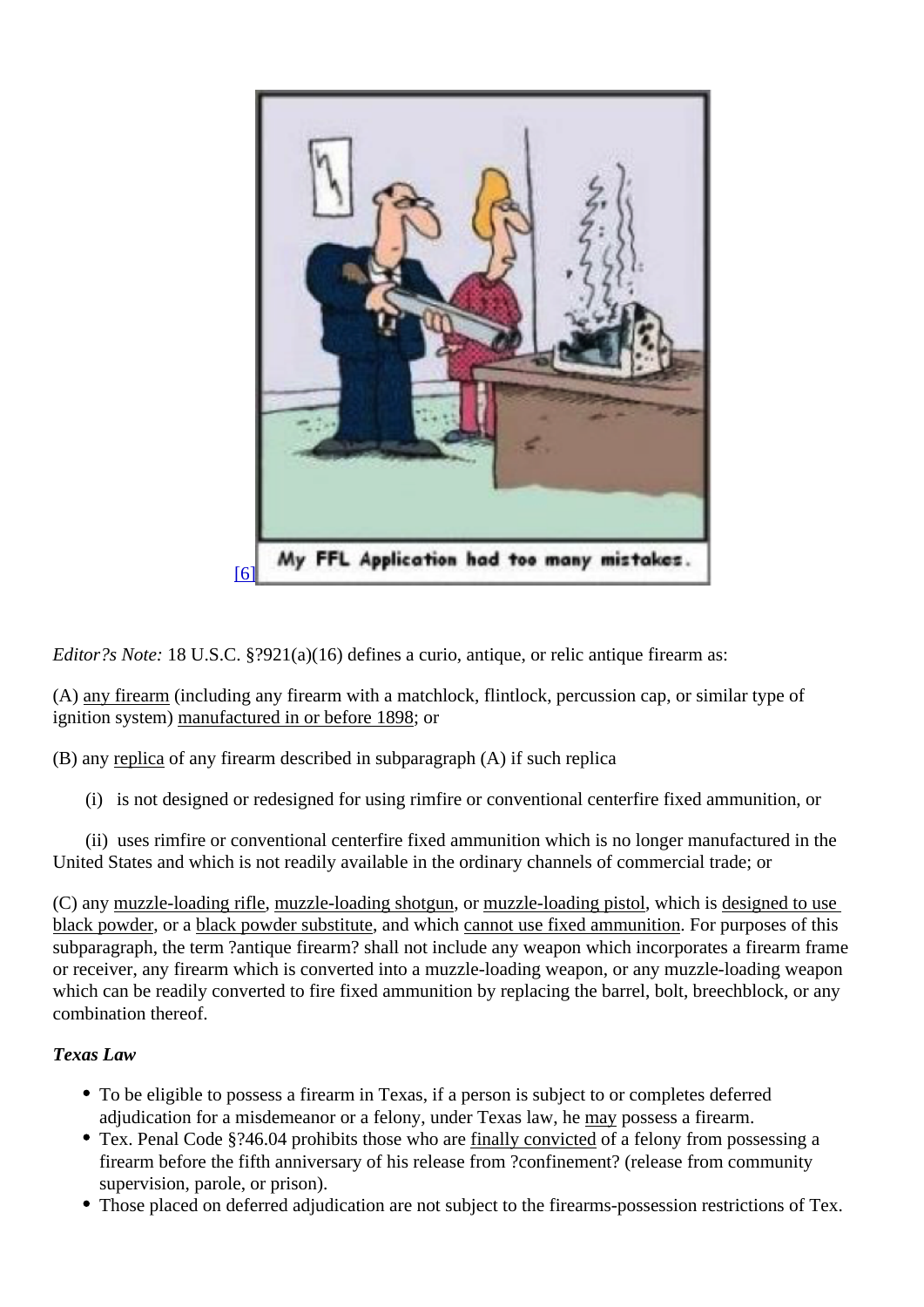Penal Code §?46.04 because deferred adjudication is ?not deemed a conviction for general purposes.? *Yazdchi v. State,* 428 S.W.3d 831, 838 (Tex. Crim. App. 2014).

Tex. Penal Code §?46.04 requires a final felony conviction as an element of the offense. *Cuellar v. State,* 70 S.W.3d 815, 820 (Tex. Crim. App. Feb. 13, 2002); *see also Ramon v. State,* No. 13-15- 00146-CR, 2016 Tex. App. LEXIS 6343 (Tex. App. Corpus Christi June 16, 2016) (not designated for publication) (because the defendant was not finally convicted of a felony but was merely on deferred adjudication, he could not have been guilty of felon-in-possession of a firearm under Tex. Penal Code §?46.04, so the officer was mistaken in arresting the defendant based on suspicion of a violation of Tex. Penal Code §?46.04).

## *Federal Law*

- If a person is convicted of a felony F-3 and above, or a SJF where the underlying sentence is more than one year, he is forever prohibited by federal law from possessing or purchasing even a single bullet. 18 USC 922(g)(1).
- If there is a finding of family violence for any offense, the person will forever be prohibited by federal law from possessing or purchasing even a single bullet. 18 USC 922(g)(9).
- If there is no finding of family violence, while he is on deferred adjudication for a felony, he still may not under 18 U.S.C. 922(d)(1) possess a firearm because he is considered ?under indictment for, or has been convicted in any court of, a crime punishable by imprisonment for a term exceeding one year.?
- Once the person completes deferred adjudication, he is no longer ?under indictment for? a crime punishable by imprisonment for a term exceeding one year. To determine what is a ?conviction? is determined by the law of the jurisdiction in which the proceedings were held, look at 18 U.S.C. 921(a)(20) and 27 CFR 478.11.
- Under 18 U.S.C. 921(a)(20), a ?crime punishable by imprisonment for a term exceeding one year? does not include (B) any State offense classified?as a misdemeanor and punishable by a term of imprisonment of two years or less?(and for felonies)?shall be determined in accordance with the law of the jurisdiction in which the proceedings were held. Also, a conviction that was expunged or pardoned is not considered a conviction.
- 27 CFR 478.11(b) provides additional guidance:

(b) A person shall not be considered to have been convicted of such an offense for purposes of this part unless:

(1) The person is considered to have been convicted by the jurisdiction in which the proceedings were held; and

(2) The person was represented by counsel in the case, or knowingly and intelligently waived the right to counsel in the case; and

(3) In the case of a prosecution for which a person was entitled to a jury trial in the jurisdiction in which the case was tried, either (i) The case was tried by a jury, or (ii) The person knowingly and intelligently waived the right to have the case tried by a jury, by guilty plea or otherwise.

*United States v. Gispert,* 864 F.Supp 1193 (S.D. Fla. 1994): Before being indicted and convicted for felon-in-possession of a firearm under 18 U.S.C.  $\S$ ?921(g)(1): (1) the defendant had pleaded guilty to a Florida felony that did not involve family violence, (2) the state court ?withheld adjudication and placed him on probation? (which is the same as our deferred adjudication), (3) he successfully completed the deferred probation, and (4) the Florida court terminated his probation and criminal pro-ceedings without ever adjudicating him guilty. Thus, the district court found that this was not a ?conviction? under 18 U.S.C. §?921(a)(20) and so as a matter of law, he could not have violated 18 U.S.C.  $\frac{8}{9}$ ?921(g)(1).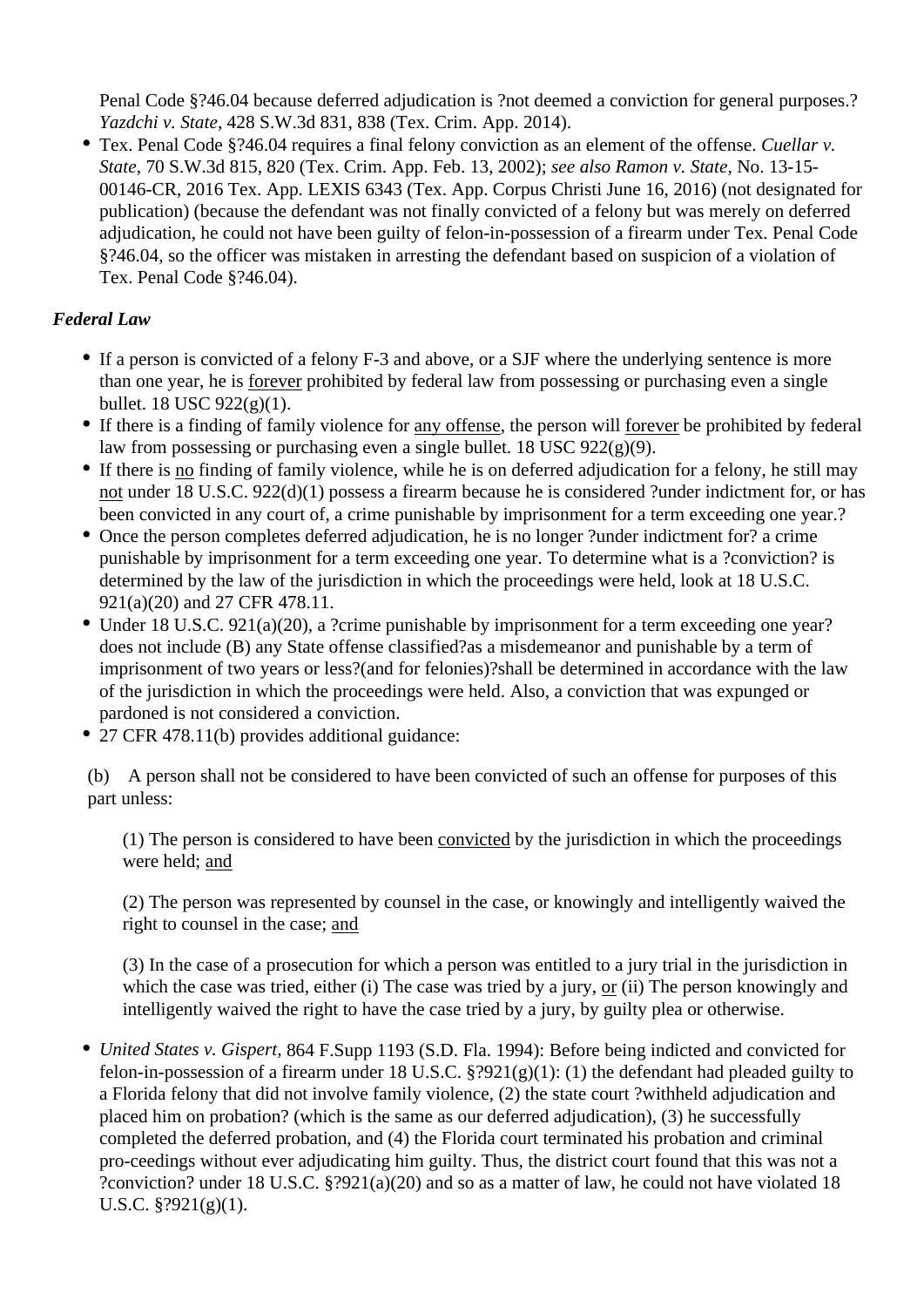- *United States v. Daugherty,* 264 F.3d 513 (5th Cir. 2001): The defendant was convicted in Texas of delivery of marijuana and injury to a child. He was sent to TDCJ. The trial court granted him shock probation and put him on probation for 10 years. He successfully completed shock probation and was discharged. The Fifth Circuit affirmed his conviction for felon-in-possession of a firearm under 18 U.S.C. §?922(g) because although he was discharged from probation, he did not qualify for the ?unless? clause of 18 U.S.C. §?921(a)(20). The court noted that this was a final conviction (as opposed to a deferred adjudication), and under *Beecham v. United States,* 511 U.S. 368, 371 (1994), what constitutes a conviction under 18 U.S.C. §?922(g) must be determined per the law of the jurisdiction in which the state proceedings were held. In Texas, a final felony conviction is considered a ?conviction? for a felony under 18 U.S.C. §?921(a)(20) but deferred adjudication is not.
- Thus, upon successful completion of deferred adjudication in Texas, there is no ?conviction,? so the defendant will not be federally prohibited from possessing a firearm once he is discharged from deferred adjudication community supervision.

#### *United States v. Murra***, No. 17-10117, 2018 U.S. App. LEXIS 906 (5th Cir. Jan. 15, 2018) (designated for publication)**

 Review of a trial court?s decision to admit expert testimony is for abuse of discretion. A trial court abuses its discretion when its ruling is based on an erroneous view of the law or a clearly er-roneous assessment of the evidence. If the trial court abuses its discretion, reversal will not occur unless it affected the defendant?s substantial rights, which is shown if the ruling affected the outcome of the proceedings. Error does not affect substantial rights if after reviewing the entire record, the court is sure that the error did not influence the jury or had a very slight effect on its verdict.

 Under Fed. Rule Evid. 702, witnesses who are qualified as experts by knowledge, skill, experience, training, or education may provide opinions if: (1) the expert?s scientific, technical, or other specialized knowledge will help the trier of fact to understand the evidence or to determine a fact in issue; (2) the testimony is based on sufficient facts or data; (3) the testimony is the product of reliable principles and methods; and (4) the expert has reliably applied the principles and methods to the facts of the case.

The advisory committee notes to Rule 702 also contemplates where it ?might also be important . . . for an expert to educate the factfinder about general principles, without attempting to apply these principles to specific facts of the case.? If so, Rule 702 requires that: (1) the expert be qualified; (2) the testimony address a subject matter on which the factfinder can be assisted by an expert; (3) the testimony be reliable; and (4) the testimony ?fit? the facts of the case.

 Factual findings underlying a ruling of psychotherapist-patient privilege is reviewed for clear error, and application of the legal principles are reviewed de novo. Factual findings are clearly erroneous if, on the entire evidence, the court is left with a ?definite and firm conviction? that a mistake was committed.

 Under *Jaffee v. Redmond,* 518 U.S. 1 (1996), a privilege protecting confidential communications between a psychotherapist and patient ?promotes sufficiently important interests to outweigh the need for probative evidence.? The privilege covers confidential communications made to licensed psychiatrists and psychologists and confidential communications made to licensed social workers during psychotherapy.

 A person does not forfeit the psychotherapist privilege when she divulges information to her psychotherapist that amounts to allegations that a crime has been committed. The mere assertion that facts were disclosed to third parties (for prosecution) and at trial does not by itself establish that victims or their psychotherapists disclosed the substance of confidential communications.

 The application of the attorney-client privilege is a question of fact to be determined considering the purpose of the privilege and guided by judicial precedents. Factual findings underlying a ruling of attorney-client privilege is reviewed for clear error, and application of the legal principles are reviewed de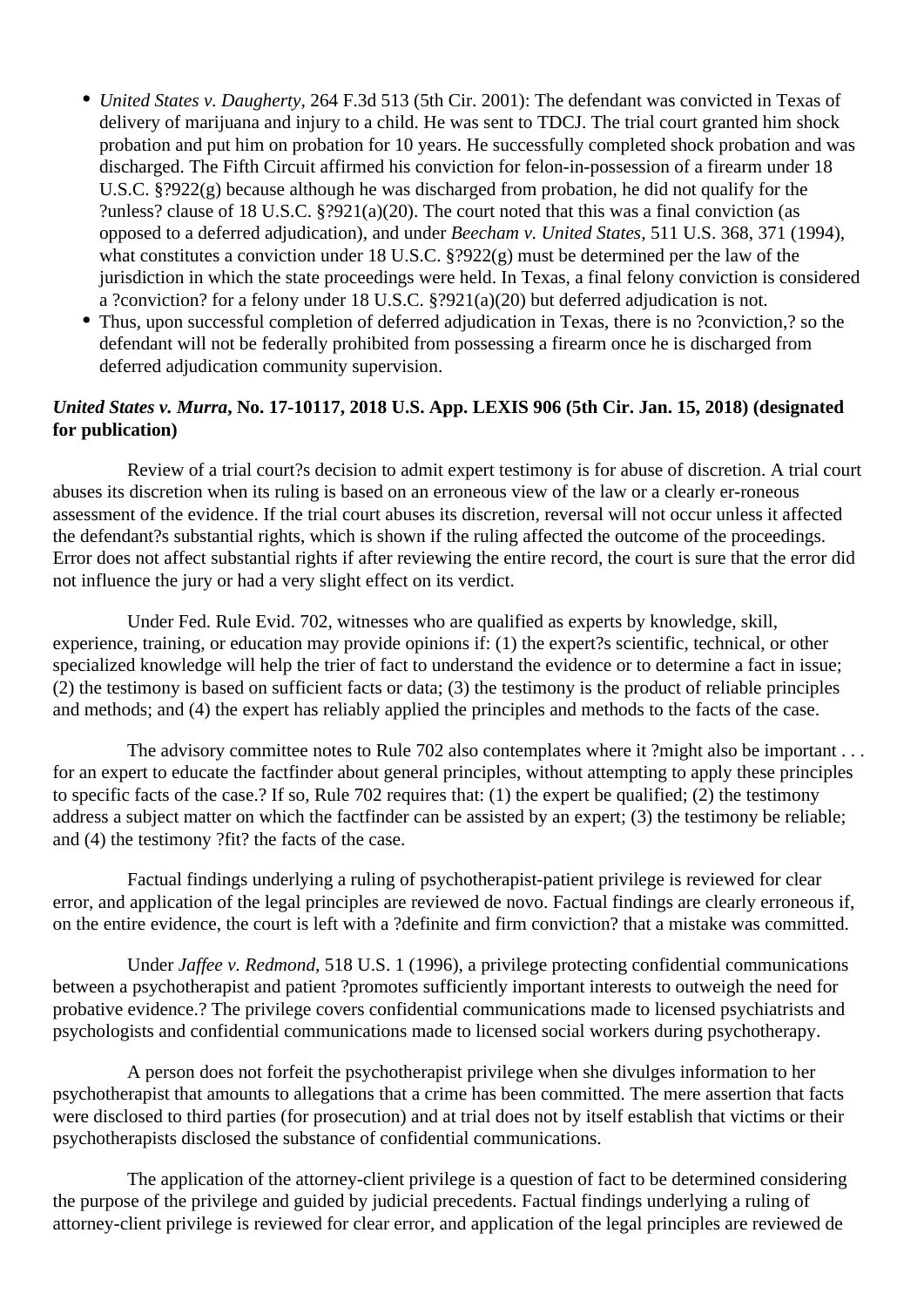novo. Factual findings are clearly erroneous if, on the entire evidence, the court is left with a ?definite and firm conviction? that a mistake was committed.

 For a communication to be protected under the attorney-client privilege, the proponent must prove: (1) that he made a con-fidential communication; (2) to a lawyer or his subordinate; (3) for the primary purpose of securing either a legal opinion or legal services, or assistance in some legal proceeding.

 Public disclosure of facts does not destroy the attorney-client privilege with respect to confidential communications about those facts.

 Under *Griffin v. California,* 380 U.S. 609 (1965), the Fifth Amendment forbids comment by the prosecution, either direct or indirect, on the defendant?s silence. Review of an assertion a Fifth Amendment violation on this ground involves a determination of whether the: (1) prosecutor made an impermissible remark, which is (i) whether the prosecutor?s manifest intent was to comment on the defendant?s silence or (ii) whether the character of the remark was such that the jury would naturally and necessarily construe it as a comment on the defendant?s silence. If there is an equally plausible explanation for the remark, the prosecutor?s intent is not manifest; and (2) remark casts serious doubt on the correctness of the jury?s verdict, which is (i) the magnitude of the prejudicial effect of the remarks (tested by looking at the remarks in the context of the trial and elucidating their intended effect), (ii) the efficacy of any cautionary instruction by the judge (an immediate curative instruction cures alleged harm), and (iii) the strength of the evidence supporting the conviction.

 Review of the interpretation of the U.S.S.G. is de novo, but review of a finding of unusual vulnerability is for clear error and determined on whether the conclusion was plausible considering the entire record.

Under U.S.S.G. §?3A1.1(b)(1) (vulnerable-victim enhancement), if the defendant knew or should have known that a victim of the offense was a vulnerable victim, the level is increased by two levels. A ?vulnerable victim? is a person who is a victim of the offense of conviction and who is unusually vulnerable due to age, physical or mental condition, or who is otherwise particularly susceptible to the criminal conduct. The enhancement should not be applied if the factor that makes the person a vulnerable victim is incorporated in the offense-guideline.

#### *United States v. Shepherd***, No. 15-50991, 2018 U.S. App. LEXIS 1995 (5th Cir. Jan. 26, 2018) (designated for publication)**

 Under *United States v. Fields,* 761 F.3d 443, 479 (5th Cir. 2014), free-standing actual innocence claims may not be brought in a federal habeas proceeding.

 Under the Sex Offender Registration and Notification Act (SORNA), 34 U.S.C. §?20913(a), and 18 U.S.C. §?2250(a), a sex offender must register and keep the registration current in each jurisdiction where he resides. A defendant is subject to SORNA if he: (1) has a state law sex offense requiring registration as a sex offender; (2) travels in interstate commerce; and (3) knowingly fails to register or update his registration as required by state law.

 Under Tex. Crim. Proc. Code §?62.003(a), an out-of-state sex offender is required to register in Texas if his offense falls within the requirements of Tex. Code Crim. Proc. Ch. 62. DPS determines whether an out-of-state offense is substantially similar to a reportable Texas offense.

 To determine whether a guilty plea was valid, a court determines whether the plea represents a voluntary and intelligent choice among the alternative choices to the defendant. The conditions for a valid plea require that the defendant have notice of the charges against him, understand the constitutional protections waived, and have access to the advice of competent counsel.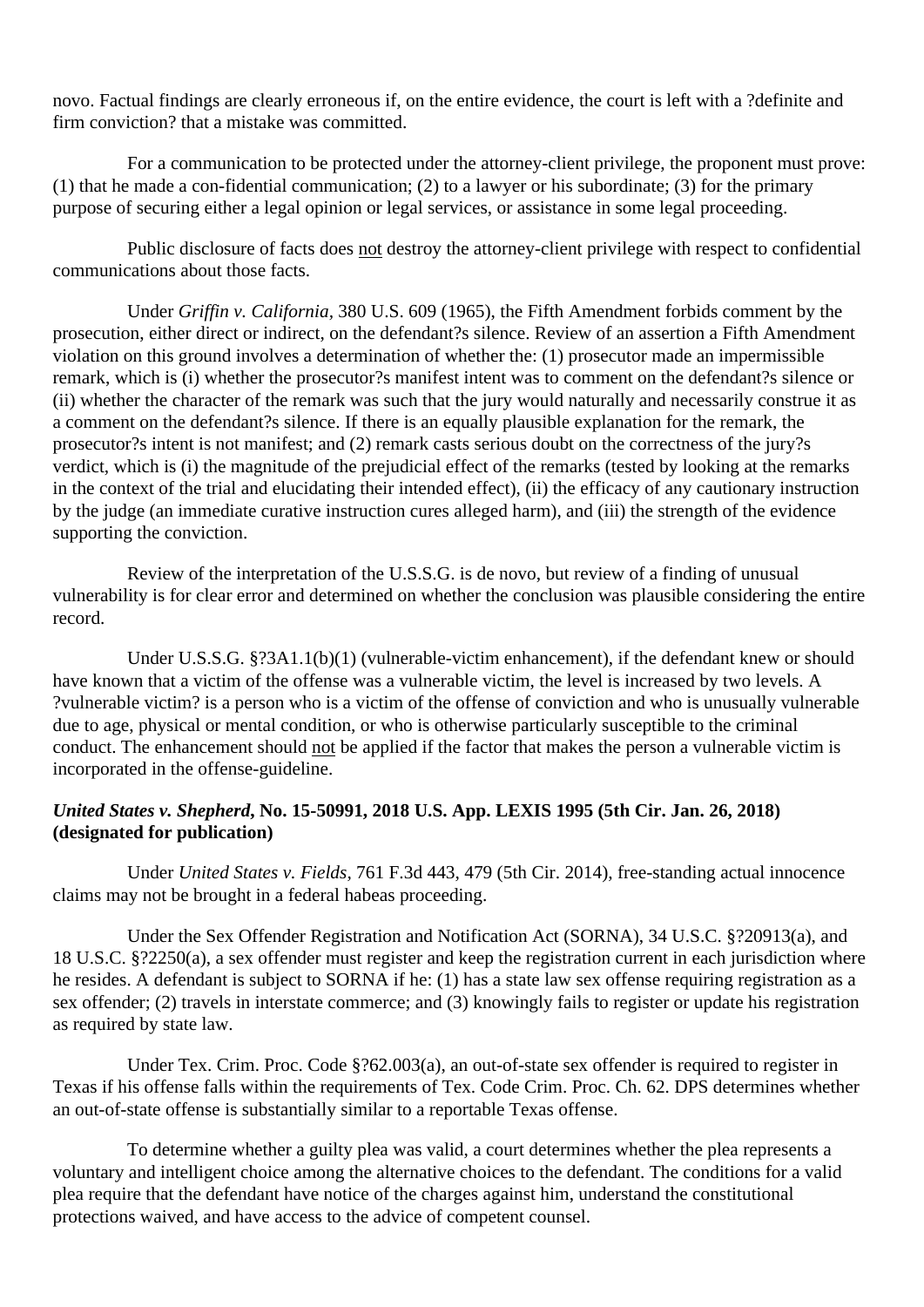Under *Strickland v. Washington,* 466 U.S. 668 (1984), and *Hill v. Lockhart,* 472 U.S. 52 (1985), the voluntariness of a plea depends on whether counsel?s advice was within the range of competence demanded of attorneys in criminal cases. The defendant must show that: (1) counsel?s performance was deficient, falling below an objective standard of reasonableness considering all the circumstances; and (2) the deficient performance prejudiced the defense, that there is a reasonable probability that but for counsel?s errors, he would not have pleaded guilty and would have insisted on going to trial.

 If a defendant claims that counsel erred by failing to investigate or discover certain exculpatory evidence, the prejudice determination depends on whether the discovery of such evidence would have influenced counsel to change his advice regarding the guilty plea, and may be based on: (1) defendant?s evidence to support his assertion that he would have gone to trial had he known the circumstances; (2) likelihood of success at trial; (3) risks he would have faced at trial; (4) his representations about his desire to retract his plea; and (5) the district court?s admonishments.

#### *United States v. Suarez***, No. 16-41267, 2018 U.S. App. LEXIS 863 (5th Cir. Jan. 12, 2018) (designated for publication)**

 Review of the sufficiency of evidence is de novo when a de-fen-dant moves for acquittal in the district court.

 On a sufficiency claim that is preserved, the verdict is affirmed unless viewing the evidence and reasonable inferences in light most favorable to the verdict, no rational jury could have found the essential elements of the offense to be satisfied beyond a reasonable doubt.

 A verdict may not rest on mere suspicion, speculation, or con-jecture, or on an overly attenuated piling of inference on in-ference. Although the jury may make factually based inferences, a conviction cannot rest on an unwarranted inference, the determination of which is a matter of law.

 Sufficiency claims not preserved are reviewed for plain error, which requires showing: (1) an error (2) that is clear or ob-vi-ous, (3) that affects substantial rights, and (4) that seriously af-fects the fairness, integrity, or public reputation of judicial pro-ceedings. Plain error on sufficiency of the evidence claims is clear or obvious only if the record is devoid of evidence pointing to guilt, or the evidence on a key element of the offense is so tenuous that a conviction would be shocking.

 To prove a drug conspiracy, the Government must prove: (1) an agreement between two or more persons to violate narcotics laws; (2) knowledge of the agreement; and (3) voluntarily participation in the agreement.

 A conviction, especially one accompanied by an accomplice instruction, may be sustained on the uncorroborated testimony of an accomplice so long as the testimony is not incredible or otherwise insubstantial on its face.

 To support a conviction for possession of a firearm in furtherance of a drug trafficking crime under 18 U.S.C. §?924(c)(1)(A), the Government must prove that the defendant had either actual or constructive possession of a firearm and that the possession furthered, advanced, or helped forward the drug trafficking offense. These nonexclusive factors are relevant to determining whether possession is ?in furtherance? of a drug trafficking crime: (1) type of drug activity conducted; (2) accessibility of the firearm; (3) type of firearm; (4) whether the firearm is stolen; (5) legality of the possession; (6) whether the gun is loaded; (7) proximity of the weapon to the drugs; and (8) time and circumstances under which the firearm is found. The mere presence of a firearm is insufficient.

When evidence of more than one firearm is presented to the jury to support a single count of possession of a firearm in furtherance of a drug trafficking crime under 18 U.S.C. §?924(c)(1)(A), the jury is not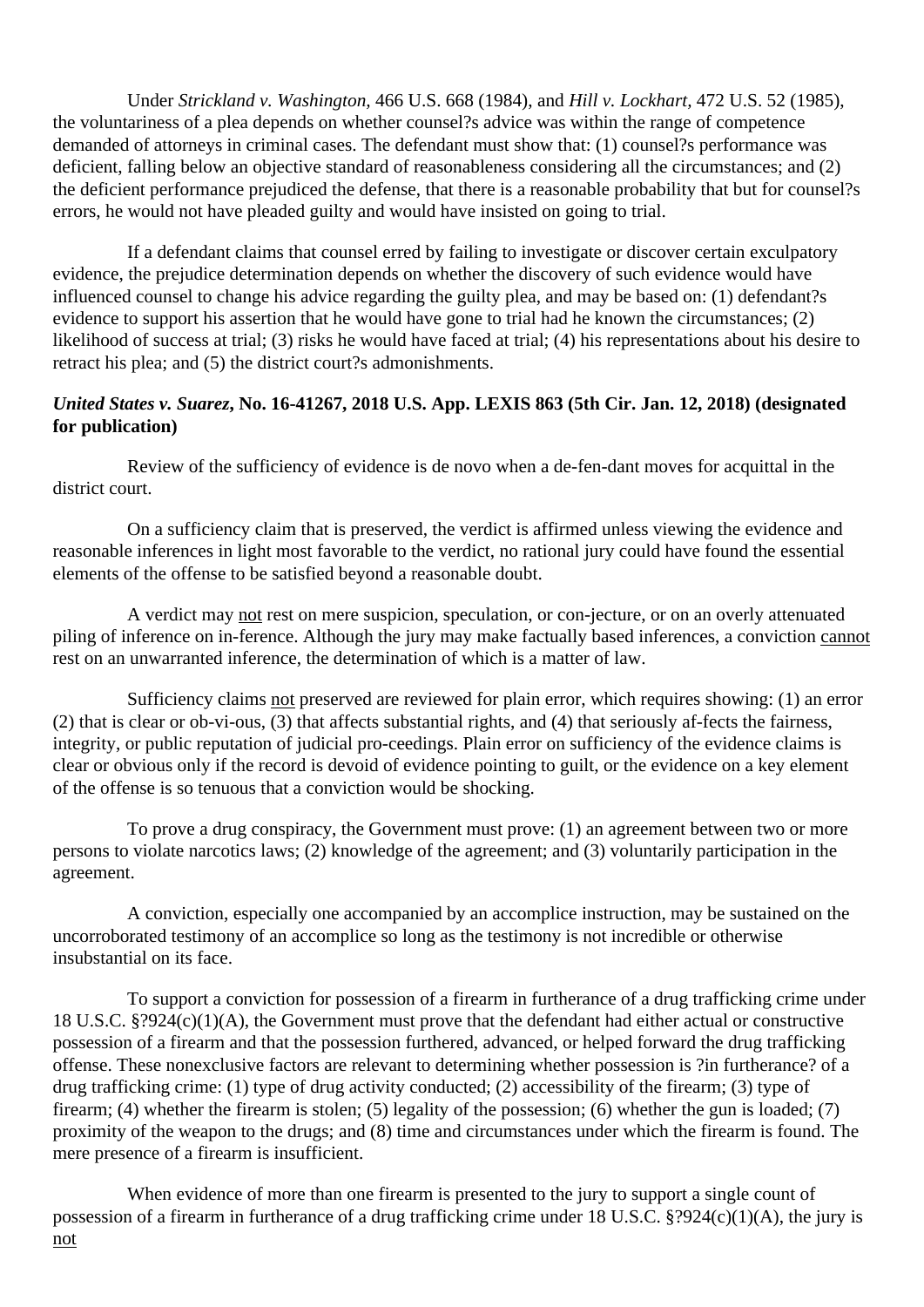required to agree unanimously on which weapon the defendant possessed.

 Under 26 U.S.C. §?5861(d), possession of unregistered firearms, possession may be actual or constructive. Constructive possession is established when the evidence supports a plausible inference that the defendant had knowledge of and access to the weapon or contraband.

Under 18 U.S.C. §?924(c)(1)(B)(i), if a person possessed a short-barreled rifle, short-barreled shotgun, or semiautomatic assault weapon in committing a crime defined in 18 U.S.C. §?924(c), the person shall be sentenced to a term of imprisonment of not less than 10 years consecutive to other sentences.

 Under *Alleyne v. United States,* 133 S.Ct. 2151 (2013), a mandatory-minimum sentence under 18 U.S.C. §?924(c) is an element of the offense that must be found by a jury beyond a reasonable doubt. Otherwise, the sentence violates the Sixth Amendment. Any fact issue that increases the mandatory minimum sentence must be submitted to a jury and found beyond a reasonable doubt.

#### *Uranga v. Davis***, No. 15-10290, 2018 U.S. App. LEXIS 881 (5th Cir. Jan. 12, 2018) (designated for publication)**

 Under *Gonzalez v. Crosby,* 545 U.S. 524 (2005), a postjudgment motion like a motion under Fed. Rule Civ. Proc. 59(e) that is in fact a second or successive §?2254 application is subject to the restrictions of the AEDPA and does not toll the time for filing a notice of appeal. A postjudgment motion should be treated as a successive §?2254 application if the motion adds a new ground for relief or attacks the district court?s previous resolution of a claim on the merits. However, a postjudgment motion should not be treated as a successive §?2254 application if the motion asserts that a previous ruling that precluded a merits determination was in error (denial for such reasons as failure to exhaust, procedural default, or statute-oflimitations bar) or when the motion ?attacks some defect in the integrity of the federal habeas proceedings.?

 Under 28 U.S.C. §?2254(d)(1), habeas relief may not be granted on a claim that was adjudicated on the merits by a state court unless the adjudication of the claim resulted in a decision that was contrary to or involved an unreasonable application of, clearly established Federal law, as determined by the SCOTUS. When a state court fails to adjudicate a claim on the merits, this deferential standard of review is inapplicable, and the federal courts must instead conduct a plenary review.

 Under *Brooks v. Dretke,* 444 F.3d 328 (5th Cir. 2006), per *United States v. Remmer,* 347 U.S. 227 (1954), a person is entitled to an unbiased jury under the Sixth Amendment, and bias of a juror may be actual or implied. The determination of implied bias is an objective legal judgment made as a matter of law and is not controlled by sincere and credible assurances by the juror that he can be fair. However, it is only in ?extreme situations? implied juror bias may be found, which include where the juror is an employee of the prosecuting agency, the juror is a close relative of one of the participants in the trial or the criminal transaction, or the juror was a witness or somehow involved in the criminal transaction.

*Editor?s Note:* Always beware of implied juror bias.

#### **Texas Court of Criminal Appeals**

#### *State v. Cortez***, No. PD-0228-17, 2018 Tex. Crim. App. LEXIS 49 (Tex. Crim. App. Jan. 24, 2018) (designated for publication)**

 Under Tex. Transp. Code §?545.058(a), an operator may drive on an improved shoulder to the right of the main traveled portion of a roadway if that operation is necessary and may be done safely, but only: (1) to stop, stand, or park; (2) to accelerate before entering the main traveled lane of traffic; (3) to decelerate before making a right turn; (4) to pass another vehicle that is slowing or stopped on the main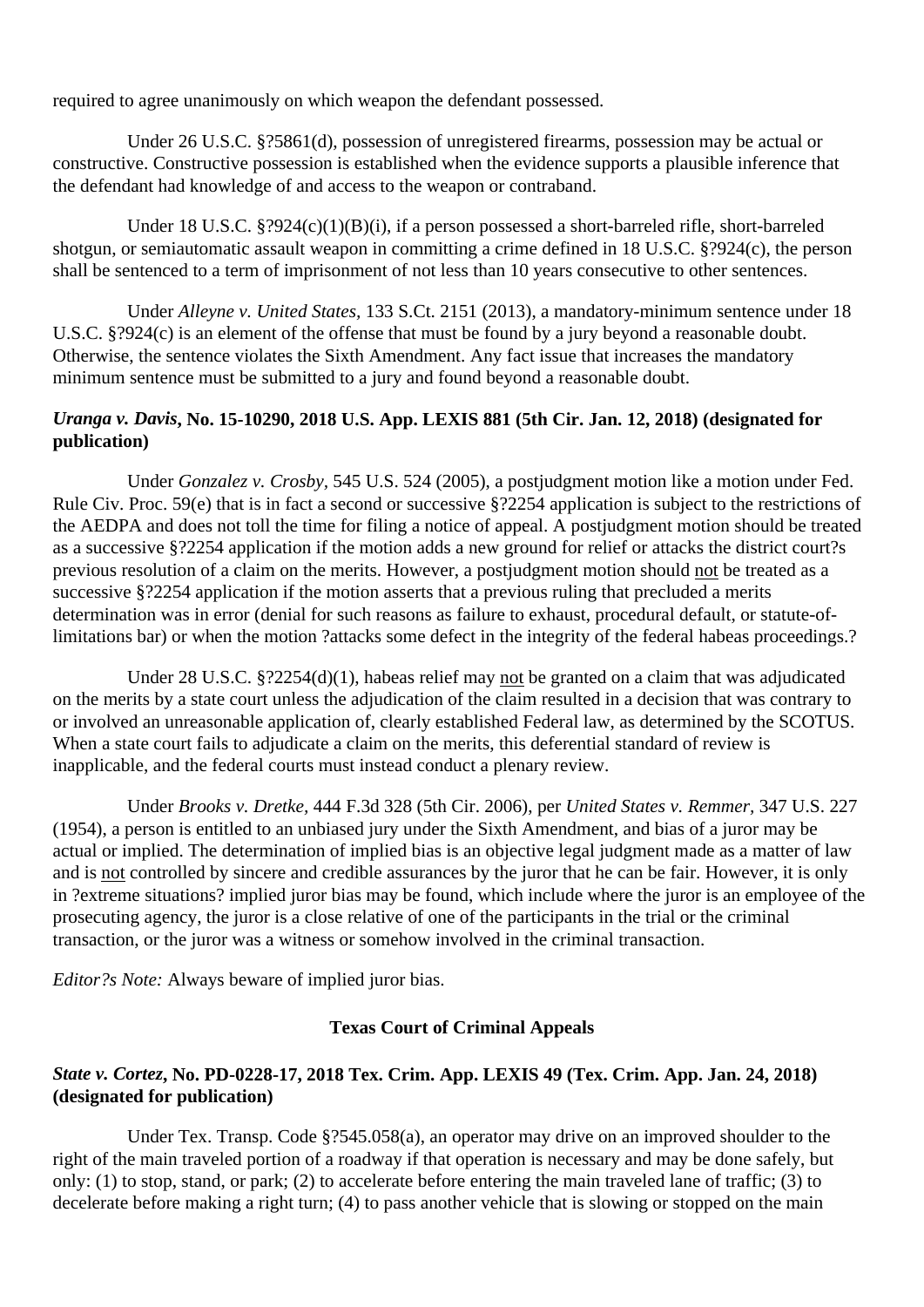traveled portion of the highway, disabled, or preparing to make a left turn; (5) to allow another vehicle traveling faster to pass; (6) as permitted or required by an official traffic-control device; or (7) to avoid a collision. ?Improved shoulder? means a paved shoulder, and ?shoulder? means the portion of a highway that is (A) adjacent to the roadway; (B) designed or ordinarily used for parking; (C) distinguished from the roadway by different design, construction, or marking; and (D) not intended for normal vehicular travel. It is a violation to drive on an improved shoulder if it appears that driving on the improved shoulder was not necessary to achieving one of the seven approved purposes or it appears that driving on the improved shoulder could not be done safely.

Editor?s Notehow would Tex. Transp. Code §?545.058(a) apply on this road?

## [7]

L[e](http://archive.voiceforthedefenseonline.com/image/march-2018-sdr-4)rma v. StateNo. PD-1229-16, 2018 Tex. Crim. App. LEXIS 48 (Tex. Crim. App. Jan. 24, 2018) (designated for publication)

 Review of a trial court?s ruling on an MTS is the bifurcated standard of review: The trial judge is the sole trier of fact and judge of credibility of witnesses and the weight to be given to their testimony. Almost complete deference is afforded to the trial court in determining historical facts. Review is de novo re-garding whether the facts are sufficient to give rise to reasonable suspicion.

When the trial court doest make explicit FFCL, the appellate court views the evidence in the light most favorable to the trial court?s ruling and assumes the trial court made implicit findings of fact supported by the record.

The ruling of a trial court on an MTS is sustained if it is correct under any applicable theory of law.

 A Fourth Amendment analysis regarding an officer?s stop and frisk is considered as whether the: (1) officer?s action was justified at its inception; and (2) search and seizure were reasonably related in scope to the circumstances that justified the stop.

 Officers are justified in stopping a vehicle when the officers have reasonable suspicion to believe that a traffic violation has occurred. A traffic stop made for investigating a traffic violation must be reasonably related to that purpose and may not be prolonged beyond the time to complete the tasks associated with the traffic stop. During a traffic stop the officer may request certain information from a driver?such as the driver?s license, vehicle registration, and proof of insurance?and run a computer check on that information. An officer is also permitted to ask drivers and passengers about matters unrelated to the purpose of the stop, so long as the questioning does not measurably extend the duration of the stop.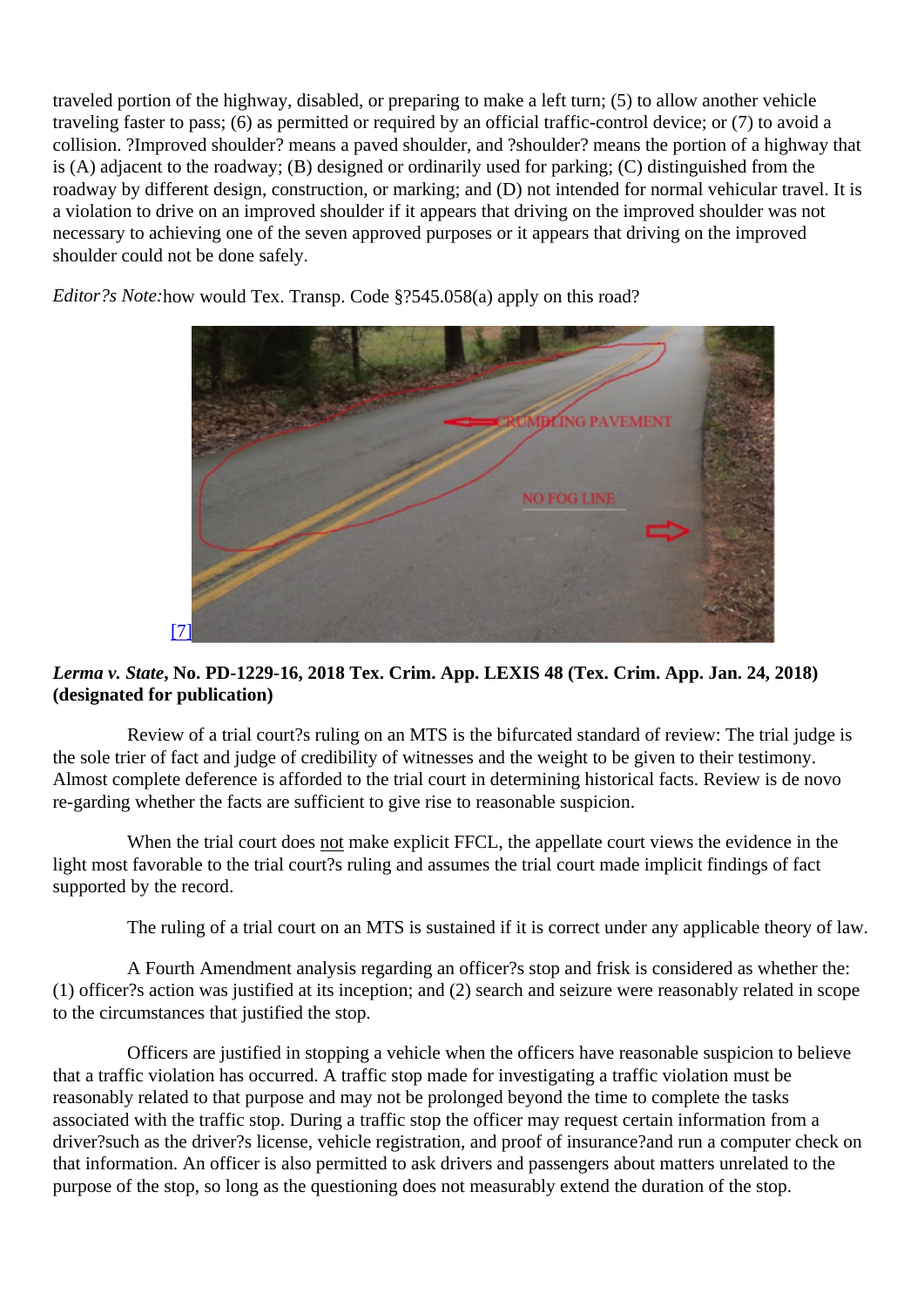During a traffic stop, once the officer knows that the driver has a current valid license, no outstanding warrants, and the car is not stolen, the traffic stop investigation is fully resolved and must be terminated. But if an officer develops reasonable sus-picion that the driver or an occupant of the vehicle is involved in criminal activity, the officer may continue questioning the individual regardless of whether the official tasks of a traffic stop have come to an end.

 During a detention, an officer may in certain circumstances conduct a pat-down search of an individual to determine whether the person is carrying a weapon if the officer reasonably believes that the suspect is armed and dangerous, such that the officer can point to specific and articulable facts which reasonably lead him to conclude that the suspect might possess a weapon. Reasonable suspicion in this context is based on an objective assessment of the officer?s actions considering the facts and circumstances sur-rounding the detention. The officer?s subjective fear is not controlling. The question is whether a reasonably prudent person would justifiably believe that his safety or the safety of others was in danger.

 Under *Rodriguez v. United States,* 135 S.Ct. 1609 (2015), a police stop exceeding the time needed to handle the matter for which the stop was made violates the Fourth Amendment. The officer?s investigation includes the ordinary inquiries incident to the traffic stop such as checking the driver?s license, determining whether there are outstanding warrants against the driver, and inspecting the vehicle?s registration and proof of insurance. Traffic stops are often dangerous to officers, so they may need to take some negligibly burdensome precautions to complete the investigation safely. The legitimate and weighty interest in officer safety may outweigh a ?di minimis? intrusion on the occupant?s Fourth Amendment rights, such as requiring a driver and passenger to exit the vehicle during the stop.

#### *State v. Velasquez***, No. PD-0228-16, 2018 Tex. Crim. App. LEXIS 52 (Tex. Crim. App. Feb. 7, 2018) (designated for publication)**

 Under Tex. Code Crim. Proc. Art. 28.01, the court may set a pretrial hearing and direct the defendant and his attorney and the State?s attorney to appear before the court at the time and place stated in the court?s order for a conference and hearing. At the pretrial hearing, any preliminary matters not raised or filed seven days before the hearing will not be allowed to be raised or filed except by permission of the court for good cause shown, pro-vided that the defendant shall have sufficient notice of such hearing to allow him not less than ten days in which to raise or file such preliminary matters. Thus, the notice requirement applies to the defendant and not the state.

 Tex. Code Crim. Proc. Art. 28.01 requires formal notice of a pretrial hearing only when the court designates a separate, pretrial setting for the hearing, not when the court elects for the hearing to take place on the trial setting itself.

#### **Facts:**

- Velasquez filed an MTS and served the prosecutor.
- On the day of trial, prior to empaneling the jury, the trial court decided to hear the MTS.
- The prosecutor argued that because ?motions to suppress in our court? ordinarily ?run with trial,? she was not prepared for any hearing pertaining to Velasquez?s motion.
- The trial judge decided that although it was his practice to run suppression rulings with trial, sometimes he may consider them if ?it?s something we can resolve without going to trial.?

#### *The trial court didnot err by hearing the MTS before trial, and the state was not entitled to separate notice of the hearing*

Tex. Code Crim. Proc. Art. 28.01 comes into play **only** when the trial court exercises its discretion to ?set? a pretrial hearing.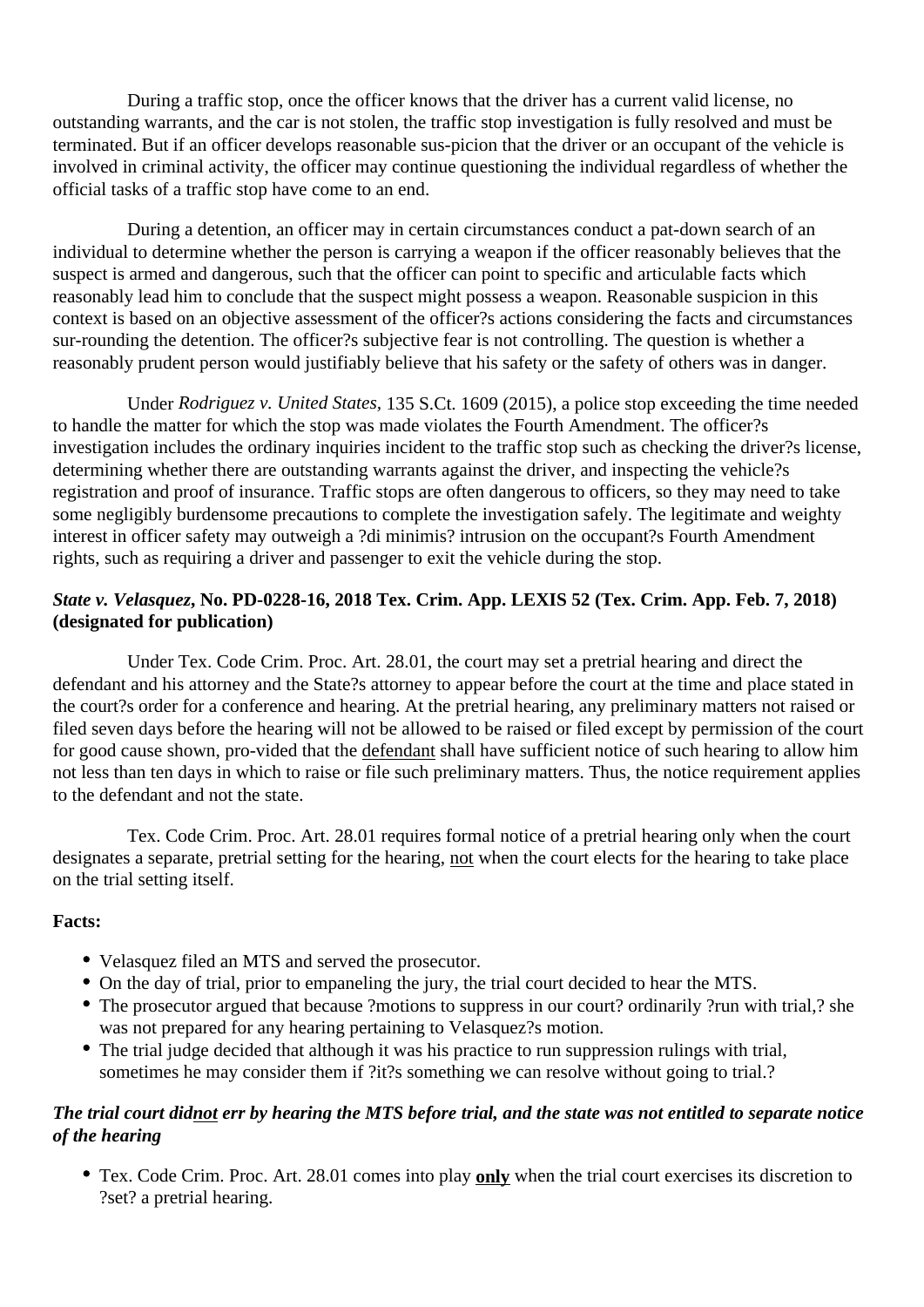- Under Tex. Code Crim. Proc. Art. 28.01, the court may set a pre-trial hearing and direct the defendant and his attorney and the State?s attorney to appear before the court at the time and place stated in the court?s order for a conference and hearing. At the pretrial hearing, any preliminary matters not raised or filed seven days before the hearing will not be allowed to be raised or filed except by permission of the court for good cause shown, provided that the **defendant** shall have sufficient notice of such hearing to allow him not less than ten days in which to raise or file such preliminary matters. Thus, the notice requirement applies to the defendant and not the state.
- The mandatory notice provision of ten days is a condition that a defendant will **not** be held to the seven-day filing limitation un-less he has been accorded at least ten days? notice of the pre-trial hearing.
- Tex. Code Crim. Proc. Art. 28.01 requires formal notice of a pretrial hearing only when the court designates a separate, pre-trial setting for the hearing, **not** when the court elects for the hearing to take place on the trial setting itself.

#### **Texas Courts of Appeals**

#### *Amberson v. State***, No. 13-16-00306-CR, (Tex. App. Corpus Christi Jan. 18, 2018) (designated for publication)**

 Under *Montgomery v. State,* 810 S.W.2d 372, 391 (Tex. Crim. App. 1990), *Weatherred v. State,* 15 S.W.3d 540, 542 (Tex. Crim. App. 2000), and *Prystash v. State,* 3 S.W.3d 522, 527 (Tex. Crim. App. 1999), an appellate court reviewing a trial court?s ruling on the admissibility of evidence must utilize an abuse-of-discretion standard of review and must uphold the trial court?s ruling if it was within the zone of reasonable disagreement. The appellate court must review the trial court?s ruling considering what was before the trial court at the time the ruling was made.

 Under *Lagrone v. State,* 942 S.W.2d 602, 616 (Tex. Crim. App. 1997), the abuse-of-discretion standard of review applies to the admissibility of expert testimony.

 Under *Kelly v. State,* 824 S.W.2d 568, 573 (Tex. Crim. App. 1992), one of the factors a trial court could consider in determining scientific reliability is the qualifications of the testifying expert.

 Under Tex. Rule Evid. 701 and *Osbourn v. State,* 92 S.W.3d 531, 535?36 (Tex. Crim. App. 2002), if a witness is not testifying as an expert, testimony in the form of an opinion is limited to one that is: (a) rationally based on the witness? perception; and (b) helpful to clearly understanding the witness? testimony or to determining a fact in issue. Perceptions refer to a witness? interpretation of information acquired through his senses or experiences at the time of the event (i.e., things the witness saw, heard, smelled, touched, felt, or tasted). It is necessary that the witness personally observed or experienced the events about which he is testifying. Thus, the witness? testimony can include opinions, beliefs, or inferences so as they are drawn from his own experiences or observations. This incorporates the personal knowledge requirement of Tex. Rule Evid. 602 stating that a witness may not testify to a matter unless he has personal knowledge of the matter. There is a provision in Rule 602 for opinion testimony by expert witnesses that allows a person testifying as an expert un-der Tex. Rule Evid. 703 to base his opinion on facts and data that are of a type reasonably relied upon by experts in the field. Thus, expert testimony serves the purpose of allowing certain types of relevant, helpful testimony by a witness who does not possess personal knowledge of the events about which he is testifying. A lay witness? temporal proximity to the occurrence in question may be different from an expert?s relative removal from the occurrence in question.

 Under Tex. Rule Evid. 702, a witness who is qualified as an expert by knowledge, skill, experience, training, or education may testify in the form of an opinion or otherwise if the expert?s scientific, technical, or other specialized knowledge will help the trier of fact to understand the evidence or to determine a fact in issue.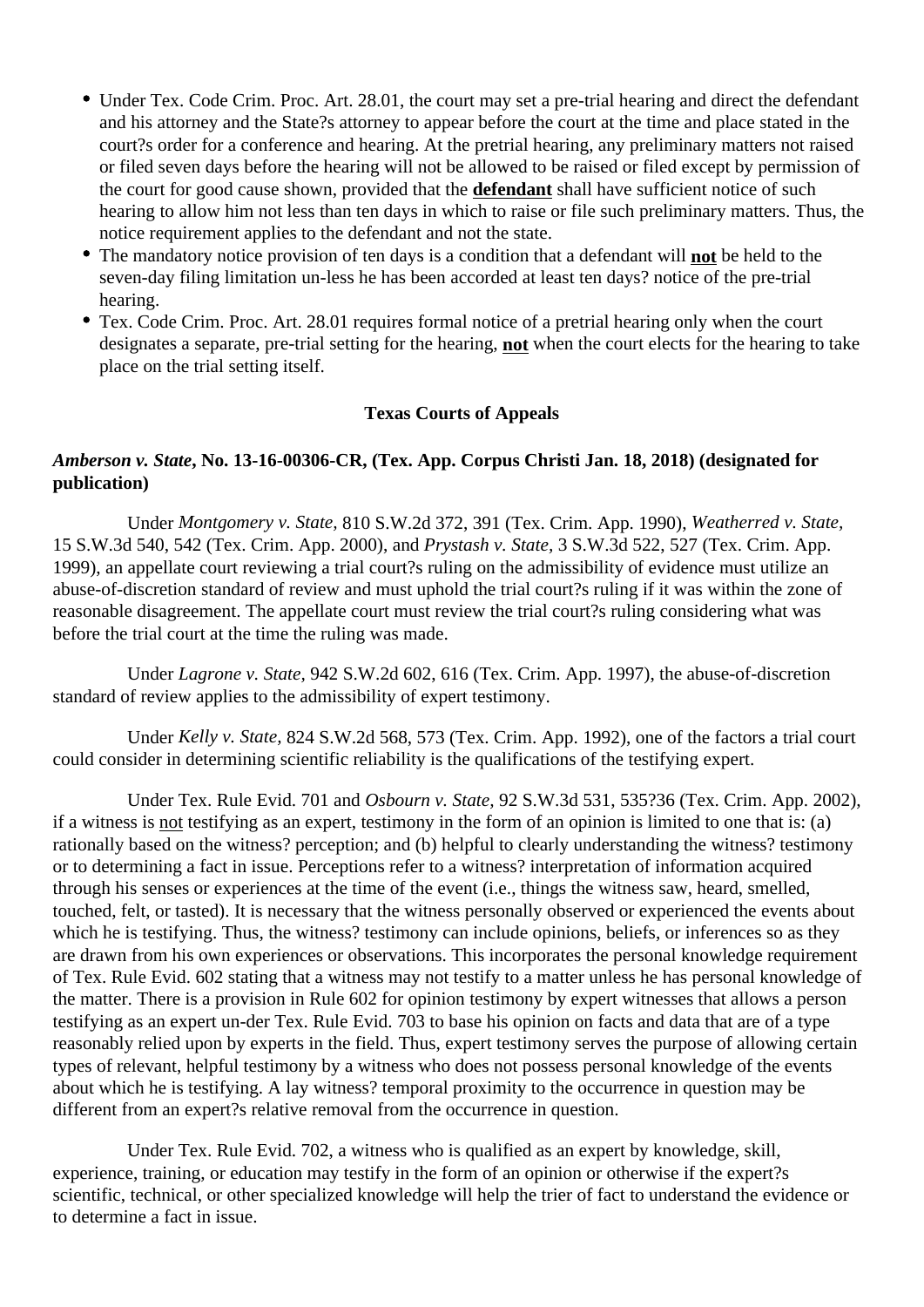Under Tex. Rule App. Proc. 44.2(b), the violation of an evidentiary rule that results in the erroneous admission of evidence is nonconstitutional error. Under *Barshaw v. State,* 342 S.W.3d 91, 93 (Tex. Crim. App. 2011), an appellate court must disregard nonconstitutional error unless it affected substantial rights, which are affected when the error has a substantial and in-jurious effect or influence on the jury?s verdict. If the error had no or only a slight influence on the verdict, the error is harmless. A conviction will not be overturned for nonconstitutional error if after examining the entire record the court determines that the error did not influence the jury or influenced the jury only slightly

#### *Bates v. State***, No. 07-16-00386-CR, 2018 Tex. App. LEXIS 591 (Tex. App. Amarillo Jan. 18, 2018) (designated for publication)**

 Under *Almanza v. State,* 686 S.W.2d 157, 171 (Tex. Crim. App. 1985) (op. on reh.), and *Ngo v. State,* 175 S.W.3d 738, 745 (Tex. Crim. App. 2005), if the defendant preserved jury-charge error, the appellate court will reverse if the defendant suffered ?some harm.? Neither the State nor the defendant bears the burden of proving harm; the court of appeals must review the entire record to determine if the defendant suffered harm. To determine whether a defendant suffered ?some harm,? a reviewing court considers: (1) the entire jury charge; (2) the arguments of counsel; (3) the entirety of the evidence; and (4) other relevant fac-tors present in the record, including voir dire and opening state-ments. ?Some harm? requires a finding that the defendant ?suffered some actual, rather than merely theoretical, harm from the error.?

 Under *Almanza v. State,* 686 S.W.2d 157, 171 (Tex. Crim. App. 1985) (op. on reh.), if the defendant did not preserve jury-charge error, review is for egregious harm, which requires the appellate court to consider: (1) the entire jury charge, (2) the state of the evidence, (3) closing arguments of the parties, and (4) any other relevant information in the record. Jury-charge error is egregiously harmful if it affects the very basis of the case, deprives the defendant of a valuable right, or vitally affects a defensive theory.

 Under *Rushing v. State,* 546 S.W.2d 610, 611 (Tex. Crim. App. 1977), Tex. Code Crim. Proc. Art. 13.04, and Tex. Code Crim. Proc. Art. 21.06, an offense may be alleged to have occurred in whichever county it is being prosecuted in so long as the offense occurred within 400 yards of the county, and the in-dict-ment does not need to specifically aver that the offense occurred within 400 yards of the county. Further, when the offense may be prosecuted in either of two or more counties, the indictment may allege the offense to have been committed in the county where it is prosecuted.

 Under Tex. Rule App. Proc. 33.1, to preserve a complaint for appellate review, an appellant must have raised the issue at the trial court level stating the specific grounds for objection and received an adverse ruling.

 A defendant?s entitlement to a pleading of the State?s intent to enhance the defendant?s punishment by proof of prior felony convictions is a right that must be specifically invoked or else it is forfeited.

 Under *Villescas v. State,* 189 S.W.3d 290, 294 (Tex. Crim. App. 2006), when a defendant offers no defense to the enhancement allegations and does not request a continuance to prepare a defense, notice given at the beginning of the punishment phase satisfies due process.

*Editor?s Note:* Under *Young v. State,* 137 S.W.3d 65, 70 (Tex. Crim. App. 2004), the proper sequence for objections is:

1. Make a timely, specific objection. If the objection is overruled, error preserved.

If objection is sustained, then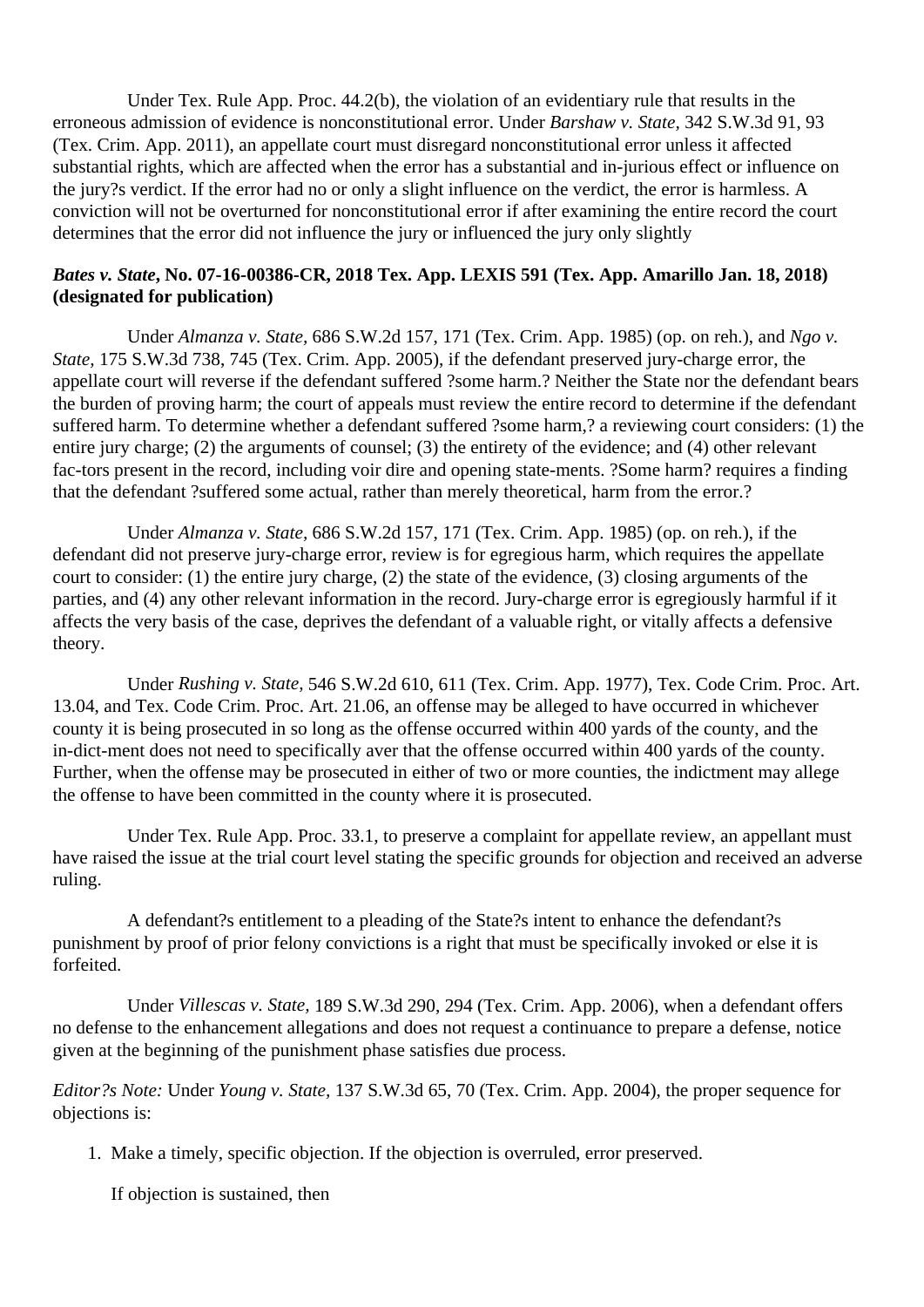- 2. Make a request for an instruction to disregard, then
- 3. Move for a mistrial (and pursue your motion until you obtain a ruling from the court)

## *State v. Bernard***, No. 14-15-00822-CR, 2018 Tex. App. LEXIS 614 (Tex. App. Houston [14th Dist.] Jan. 23, 2018) (designated for publication)**

 Review of a trial court?s ruling on a MTS is the bifurcated standard of review: The trial judge is the sole trier of fact and judge of credibility of witnesses and the weight to be given to their testimony. Almost complete deference is afforded to the trial court in determining historical facts. Review is de novo re-garding whether the facts are sufficient to give rise to reasonable suspicion.

 Under *State v. Iduarte,* 268 S.W.3d 544, 548 (Tex. Crim. App. 2008), when the trial judge makes express FFCL, considering the evidence in the light most favorable to the trial court?s ruling, the appellate court upholds the findings if it is supported by the record and correct under any theory of law applicable to the case.

 Under *Berkemer v. McCarty,* 468 U.S. 420, 439 (1984), and *Derichsweiler v. State,* 348 S.W.3d 906, 914 (Tex. Crim. App. 2011), a warrantless automobile stop is a Fourth Amendment temporary detention and must be justified by reasonable suspicion. The reasonableness of a temporary detention is determined from the totality of the circumstances. Reasonable suspicion is present if the officer has ?specific, articulable facts that, combined with rational inferences from those facts, would lead the officer reasonably to conclude that the person is, has been, or soon will be engaged in criminal activity.? An officer?s stated purpose for a stop can neither validate an illegal stop nor invalidate a legal stop because the stop?s legality rests on the totality of the circumstances viewed objectively.

#### *State v. Doyal***, No. 09-17-00123-CR, 2018 Tex. App. LEXIS 1049 (Tex. App. Beaumont, Feb. 7, 2018) (designated for publication)**

 Under *Ex parte Lo,* 424 S.W.3d 10, 14 (Tex. Crim. App. 2013), whether a statute is facially constitutional is a question of law that is reviewed de novo. If there is a reasonable construction that will render the statute constitutional, it must be upheld. Courts presume the statute is valid and that the Legislature did not act unreasonably or arbitrarily. The burden normally rests upon the person challenging the statute to establish its unconstitutionality.

 Under *Ex parte Lo,* the First Amendment limits the govern-ment?s power to regulate speech based on its substantive con-tent. Content-based regulations are those that distinguish favored from disfavored speech based on the idea or message expressed. When the government seeks to restrict and punish speech based on its content, the usual presumption of constitutionality is reversed. Content-based regulations (laws that distinguish favored from disfavored speech based on the ideas expressed) are presumptively invalid, and the government bears the burden to rebut that presumption.

 Under *Broadrick v. Oklahoma,* 413 U.S. 601, 615 (1973), strict scrutiny is applied to contentbased regulations. If the statute punishes conduct and not speech, a rational-basis level of review to determine if the statute has a rational relationship to a legitimate state purpose. Before a statute will be invalidated on its face as overbroad, the overbreadth must be real and substantial when ?judged in relation to the statute?s plainly legitimate sweep.? A statute should not be invalidated for overbreadth merely because it is possible to imagine some unconstitutional application. Statutes are not necessarily unconstitutionally vague merely because the words or terms employed in the statute are not specifically defined.

Under Tex. Gov. Code §?311.011(a), when a statute does not define the words used, plain meaning is applied. Words and phrases shall be read in context and construed according to the rules of grammar and common usage.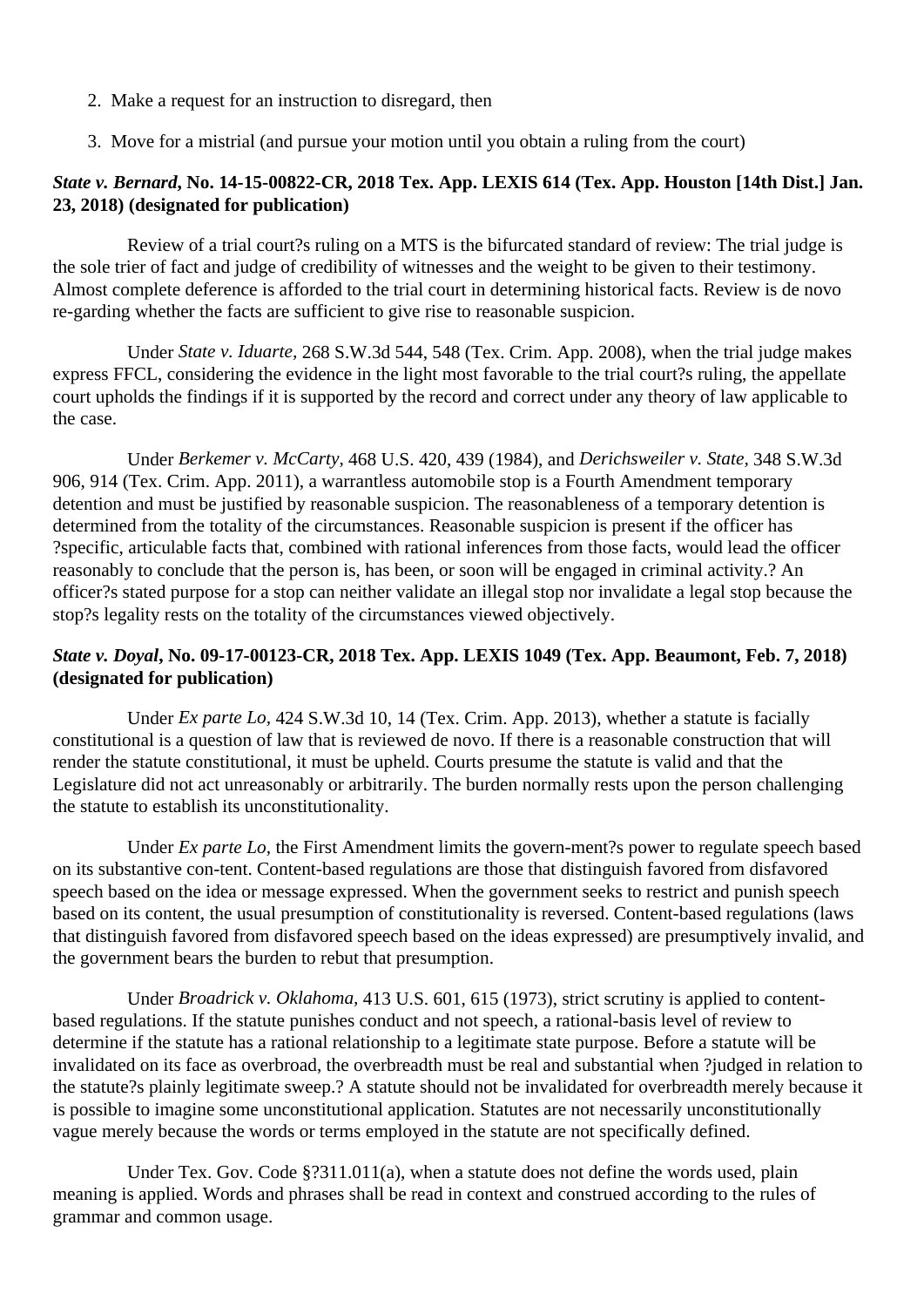Under *Kolender v. Lawson,* 461 U.S. 352, 357 (1983), the void-for-vagueness doctrine invalidates a statute if it fails to define the offense in such a manner as to give a person of ordinary intelligence a reasonable opportunity to know what conduct is prohibited.

 Under Tex. Gov. Code §?551.143(a), the Texas Open Meetings Act TOMA requires that meetings of governmental bodies be open to the public, and a crime occurs when a member or group of members of a governmental body knowingly conspire to circumvent the openness by meeting in numbers less than a quo-rum for secret deliberations. ?Deliberation? means ?a verbal exchange during a meeting between a quorum of a governmental body, or between a quorum of a governmental body and another person, concerning an issue within the jurisdiction of the governmental body or any public business.? ?Governmental body? includes a county commissioners court.

 ?Meeting? means (A) a deliberation between a quorum of a governmental body, or between a quorum of a governmental body and another person, during which public business or public policy over which the governmental body has supervision or control is discussed or considered or during which the governmental body takes formal action; or (B) except as otherwise provided by this subdivision, a gathering: (i) that is conducted by the governmental body or for which the governmental body is responsible; (ii) at which a quorum of members of the governmental body is present; (iii) that has been called by the governmental body; and (iv) at which the members receive information from, give information to, ask questions of, or receive questions from any third person, including an employee of the governmental body, about the public business or public policy over which the governmental body has supervision or control.

 ?Meeting? does not include the gathering of a quorum of a governmental body at a social function unrelated to the public business that is conducted by the body, the attendance by a quorum of a governmental body at a regional, state, or national convention or workshop, ceremonial event, or press conference, if formal action is not taken and any discussion of public business is incidental to the social function, convention, workshop, ceremonial event, or press conference.

 ?Quorum? means a majority of a governmental body unless defined differently by applicable law or rule or the charter of the governmental body.

 Tex. Gov. Code §?551.143 describes the offense with sufficient specificity that ordinary people can understand what conduct is prohibited. Is provides reasonable notice of the prohibited conduct. It is reasonably related to the State?s legitimate interest in assuring transparency in public proceedings. The alleged overbreadth is not real and substantial when judged in relation to its plainly legitimate sweep.

*In re D.L.*, No. 14-17-00058-CV, 2018 Tex. App. LEXIS 546 (Tex. App. Houston [14th Dist.] Jan. 18, 2018) (designated for publication)

 In a juvenile proceeding, a reviewing court reviews the sufficiency of the evidence to support a finding that a juvenile engaged in delinquent conduct using the standard applicable to criminal cases.

 When reviewing the legal sufficiency of the evidence, under *Jackson v. Virginia,* 443 U.S. 307, 309, 319 (1979), the court views all the evidence in the light most favorable to the verdict to determine whether any rational trier of fact could have found the essential elements of the crime beyond a reasonable doubt. The trier of fact is the sole judge of the weight and credibility of the evidence and may draw reasonable inferences from basic facts to ultimate facts. Each fact need not point directly and independently to the guilt of the appellant, if the cumulative force of all the incriminating circumstances is sufficient to support the conviction. Direct evidence and circumstantial evidence are equally probative.

 Under Tex. Penal Code §?30.05(a), a person commits criminal trespass if he enters or remains on or in another?s property, including a vehicle, without effective consent, and if the person had notice that entry was forbidden. Because the statute does not specify a culpable mental state, the State must prove that